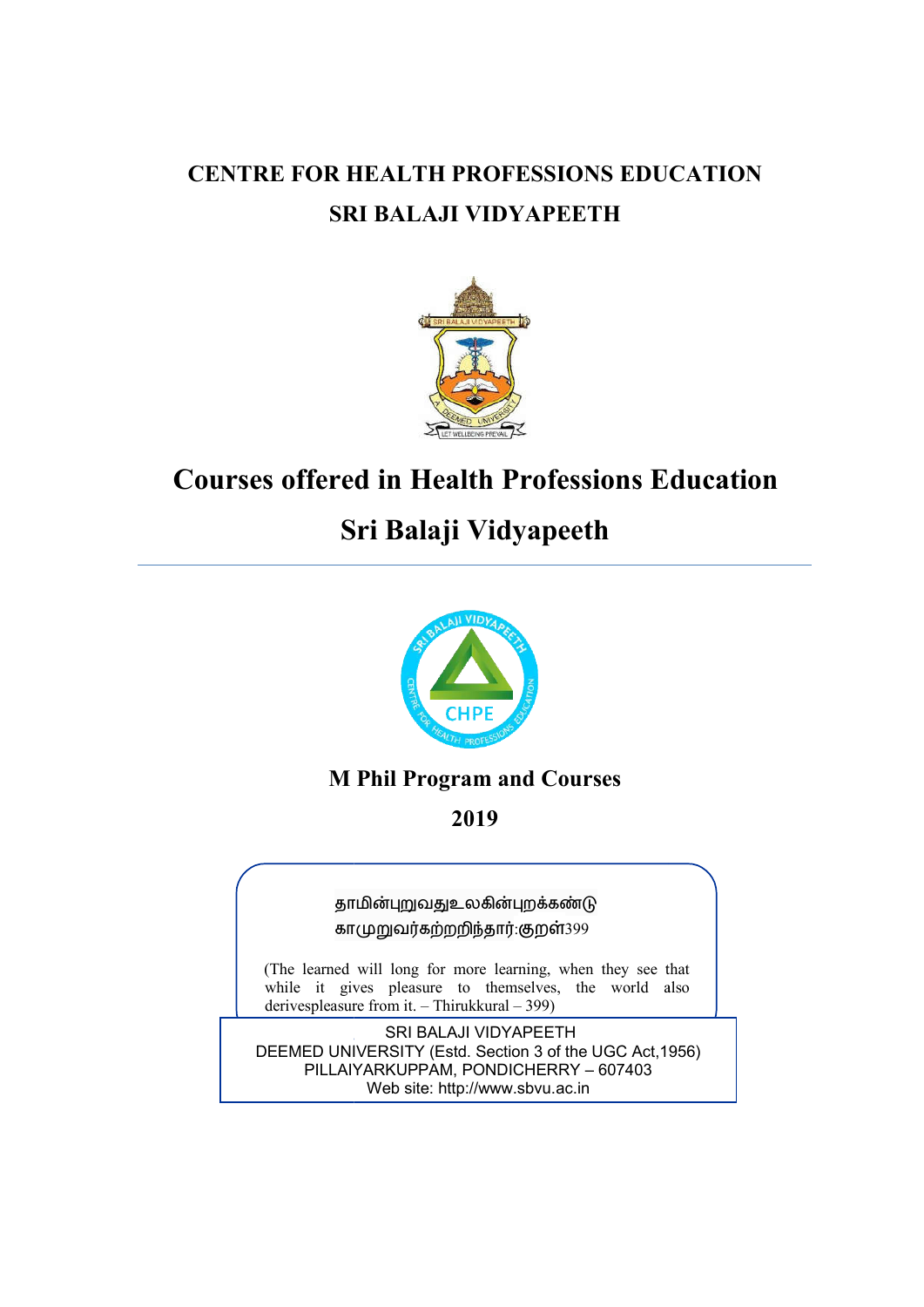# **CONTENTS**

| S.No           | Content                                                       | Page           |
|----------------|---------------------------------------------------------------|----------------|
|                |                                                               | n <sub>0</sub> |
| 1              | Definition of Key terms used                                  | $\overline{2}$ |
| $\overline{2}$ | Preamble, Program Educational Objectives,                     | 5              |
| 3              | Program Outcomes and Course Outcomes                          | 6              |
| $\overline{4}$ | Mapping of Program Outcomes and Course Outcomes               | 8              |
| 5              | The Program/Course Structure                                  | 9              |
| 6              | <b>Course Content and Syllabus</b>                            | 11             |
| 7              | <b>Teaching Learning Activities</b>                           | 15             |
| 8              | <b>Assessment and Evaluation Scheme</b>                       | 19             |
| 10             | List of Recommended Books and Journals                        | 28             |
|                | Annexure - 1 Guidelines for evaluating the Monographs         |                |
|                | Annexure -2 Guidelines for evaluating the M Phil Dissertation |                |
|                | Annexure $-3$ Guidelines for evaluating the M Phil Portfolio  |                |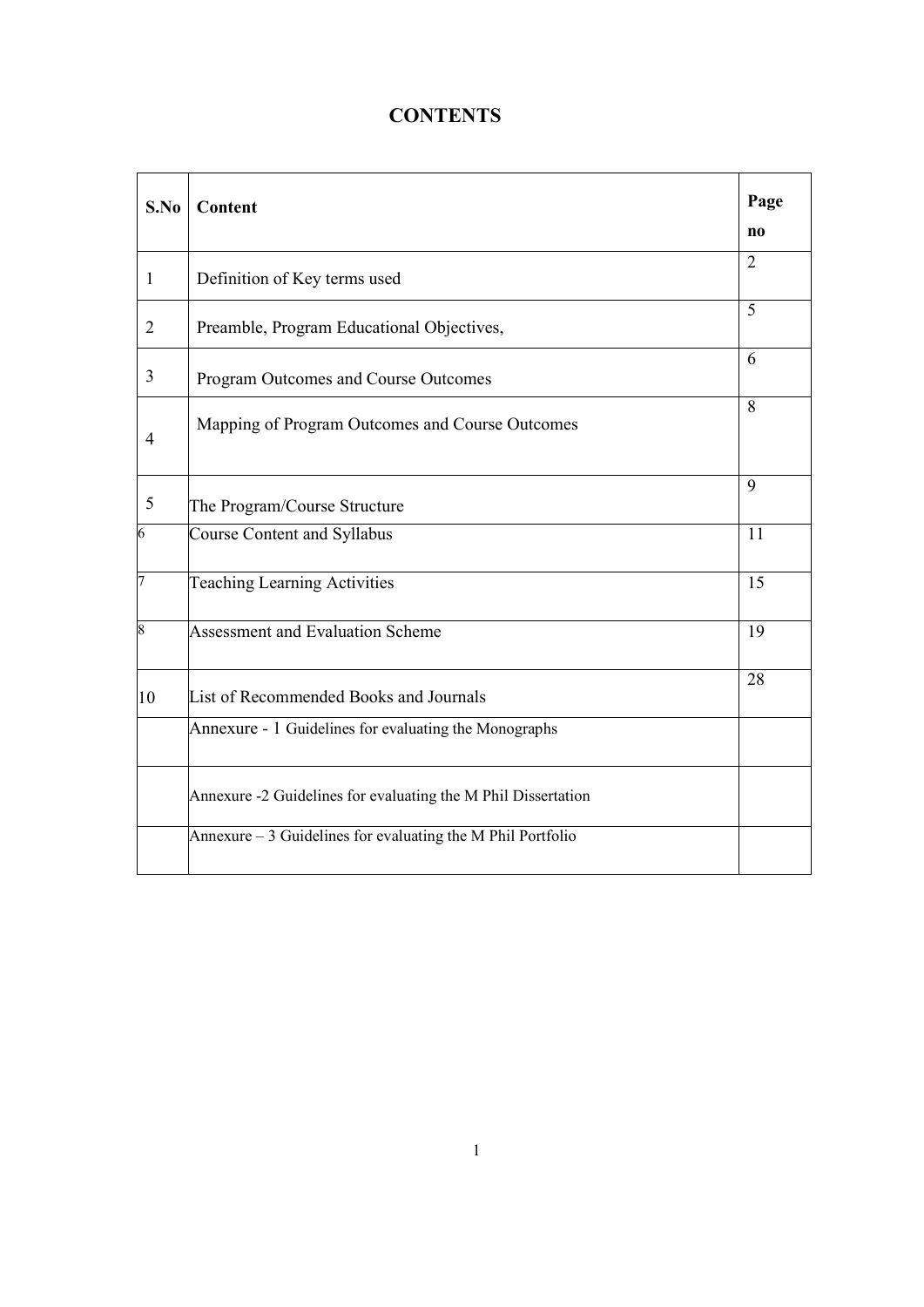# **Definition of Key Terms**

- 1. **Program:** Program refers to the entire period of study, leading to the degree. M Phil program consists of two academic years of study usually beginning with October and ending in September.
- 2. **Courses:** Courses, or sometimes called papers, refer to the blocks of studiesconducted during the year. Courses are generally classified as Core Courses, and Elective Courses. Elective Courses may be Core Elective or OpenElective.

M Phil Program consists of Five Courses as follows:

COURSES to be completed in Part 1 (First Year)

Course 1 Core Educational Technology (Paper I) Course 2. Core Research Methodology (Paper II) Course 3 Open Elective on a chosen area leading to a monograph Course 4 Open Elective on a chosen area leading to a monograph

COURSES to be completed in Part 2(Second Year)

Course 5 Educational Research Project leading to Dissertation with defense of dissertation in a viva vive voce Course 6 Workplace based learning, scholarship and portfolio (for two years)

- 3. **Choice Based Credit System (CBCS):** The CBCS is based on award of credit for each course and also provides choice for the students to select from the prescribed courses. It is one of the major reform recommended by the UGC /NAAC for reforming higher education inIndia.
- 4. **Credits:** A Unit by which the course work is measured. It determines the number of hours of instruction required per week. Credits are awarded based on the following rationale.

Engagement in direct instruction in the form of lectures, seminars, symposium, workshop or any such interactive session, for a duration of 16 hours leads to One Credit;Engagement in independent study or self-directed learning/self-learning for a duration of 32 hours leads to One Credit. This may involve library work, assignments, observation/critiquing of mini-teaching, practice teaching, project work, web discussion, portfolio writing, field work, or any such activity supporting the course study.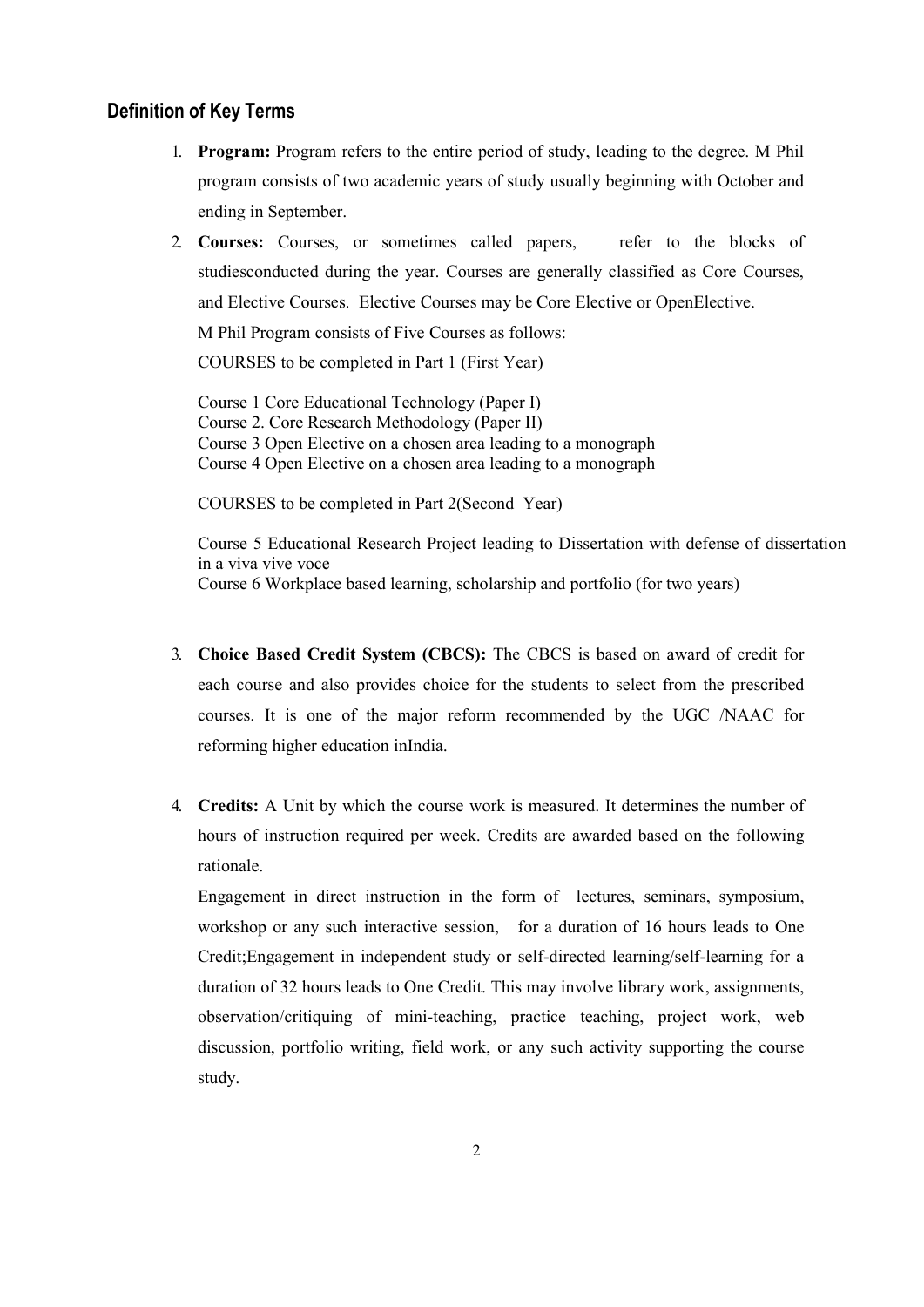- 5. **Credit Point:** It is the product of grade point and the number of credits assigned for acourse.
- 6. **Letter Grade and Grade Point:** Two methods of grading are used in higher education system: Relative Grading or AbsoluteGrading. Under the absolute grading, the marks are converted to grades based on predetermined classintervals. This system if followed by SBV which practices joint assessment in the summative exam.
- **7. Heutagogy Model:** It refers to a model of learning in which the learners are selfdetermined. They are responsible for what they should learn and how they should learn within the scope of the program.
- 8. **Portfolio:** It iscomprehensive document of all activities of a learner, both course related and job related along-with his/her reflection to guide further learning in a continuous manner. Portfolio is supported by extensive feedback from the mentors from time to time aimed at continuous improvement.
- 9. **Monograph:**It is a document dealing with extensive deliberation on a topic, not necessarily based on original research but based on review of literature and author's views.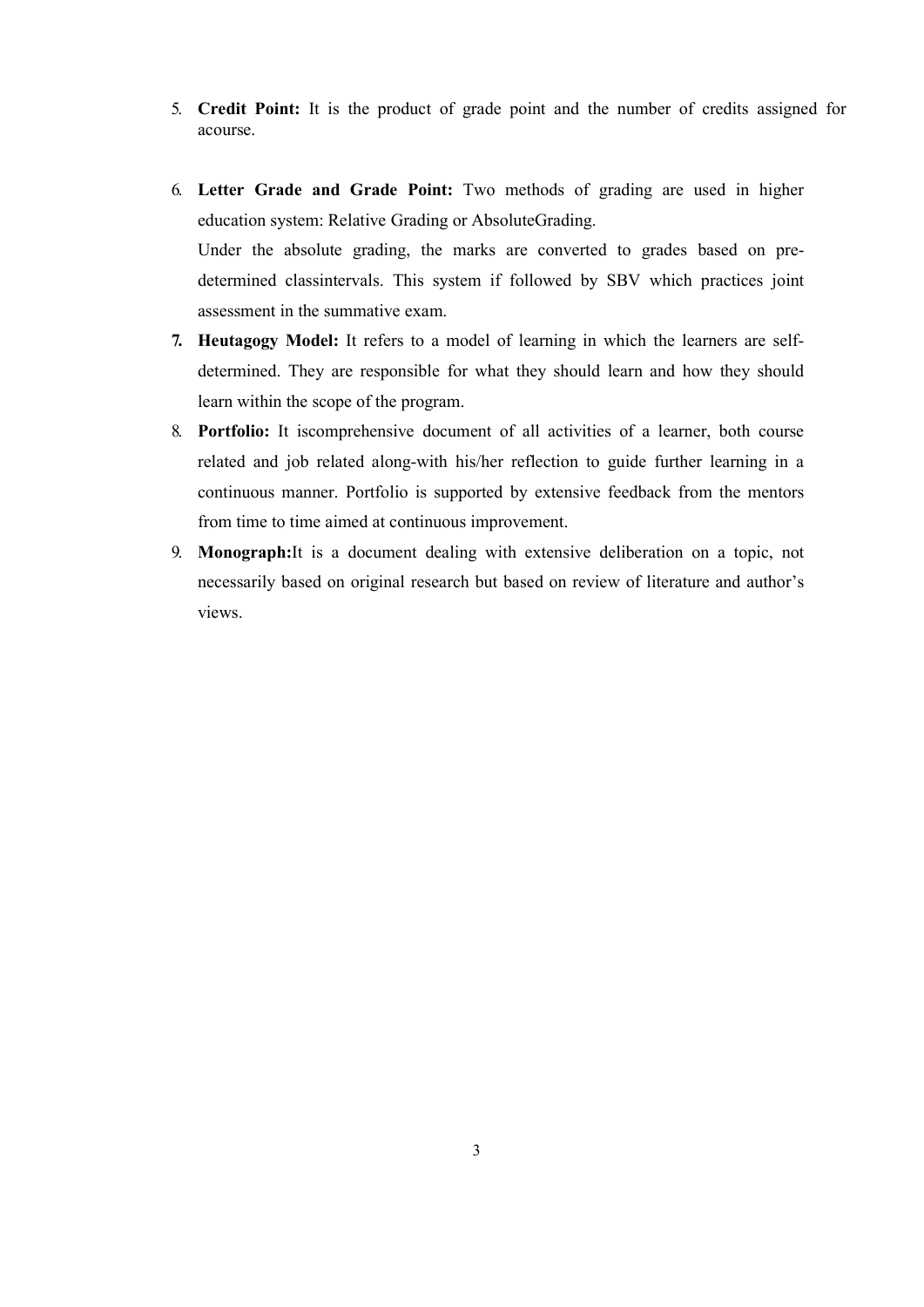### **PREAMBLE**

In line with the mission of SBV to emerge as a leader in health professions education, the Centre for Health Professions Education (CHPE) started two innovative programs accessible to medical, dental and nursing, viz., PG Diploma in Health Professions Education and M Phil. The aim of these programs to develop a new cadre of health professions educators who are skilled and competent to deliver high quality professional education in their respective domains. These programs are unique in several ways. They are open for all teachers across the health profession. They are exclusively based on Choice Based Credit System (CBCS) recommended by the UGC/NAAC. They are highly flexible, and workplace based. Lastly, they are based on a *heutagogy* model in which the participants will be 'learning by doing' with extensive collaborative learning, driven by IT and interactive strategies of learning.

M Phil program constitutes the further journey of PGDHPE program started in 2016. It was introduced as a sequel to the completion of first batch of PGDHPE. This program is of two years (four semesters) duration, considering the dedicated time needed by the working faculty, without compromising on the quality of training. M Phil is kind of a bridge program between Masters/PGDHPE and Ph D program, which is the highest degree program offered by the university. The planning and designing of M Phil are based on extensive need assessment and consultation with the stakeholders. However, the curriculum has been evolving and getting enriched every year thanks to the regular review by the Board of Studies and Academic Councils

#### **PROGRAM EDUCATIONAL OBJECTIVES (PEO)**

- 1. To develop a cadre of health professional educators who will be able to function effectively as teachers, mentors, curriculum planners, assessors, educational administrators, researchers and professionals in health profession
- 2. To support institutional Faculty Development (Programs?) and scholarship in medical, dental, nursing and allied sciences education for supporting quality assurance
- 3. To promote career enhancement of teachers by developing skills and empowering them to become future leaders across health profession.

#### **PROGRAM OUTCOMES (PO)**

#### **A) Outcomes at the end of first year of the program: The scholars will be able to**

PO-1 Demonstrate core knowledge and skills in educational technology including teaching learning, assessment  $&$  evaluation and curriculum planning  $&$  management

PO-2 Demonstrate core knowledge and skills in research methodology as applicable for educational project

PO-3 Demonstrate application of critical thinking, analysis, synthesis and evaluation for tackling two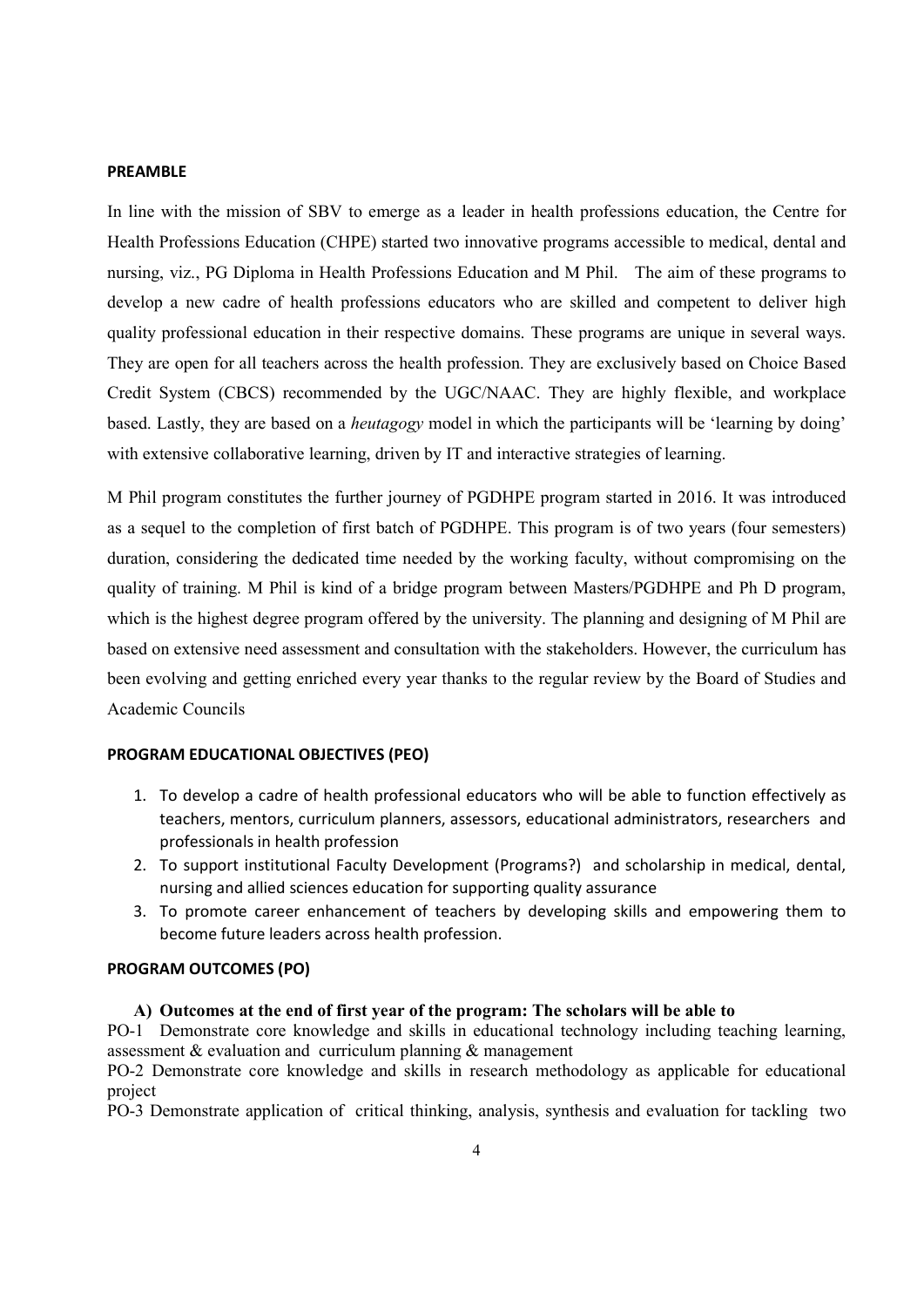educational problems/issues leading to the submission of monographs

# **B) Outcomes at the end of second year of the program: The scholars will be able to**

PO-4 Submit adissertation based on evidence of educational research conducted on any one of the areas studied during the first year of M Phil. The outcome should be commensurate with the standard prescribed by the SBV.

PO-5 Submit a comprehensive Portfolio to as an evidence of their continuous learning and scholarship activities done in their workplace with an emphasis on reflective learning. The documentation must embrace all activities of the scholars (teaching in workplace, learning in M Phil courses, leading to educational scholarship and professionalism, especially in the area of educational research faculty development and quality assurance.

# **COURSES to be completed in Part 1 (First Year)**

Course 1 Core Educational Technology (Paper I) (4 Credits) Linked with PO-1 Course 2. Core Research Methodology (Paper II) (4 Credits) Linked with PO-2 Course 3 Open Elective on a chosen area leading to a monograph (6 Credits) Linked with PO-3 Course 4 Open Elective on a chosen area leading to a monograph (6 Credits) Linked with PO-3

# **COURSES to be completed in Part 2(Second Year)**

Course 5 Educational Research Project leading to Dissertation with defense of dissertation in a viva vive voce Linked with PO4

Course 6 Workplace based learning, scholarship and portfolio (for two years) Linked with PO5

# **COURSE OUTCOMES Course 1 Core Educational Technology (Paper) (4 Credits)**

At the end of the course in Core Educational Technology the scholars will be able to

CO 1.1 Demonstrate core knowledge and skills in Teaching and Learning in large groups, small groups and virtual environments

CO 1.2 Be familiar with diagnostic, formative and summative evaluation using multiple tools, techniques and observations

CO 1.3 Participate in curriculum planning and implementation in their respective institutes to facilitate internal Quality Assurance and accreditation by external agencies

# **Course 2. Core Research Methodology (Paper) (4 Credits)**

At the end of the course in Core Research Methodology, the scholars will be able to

CO 2.1 Demonstrate knowledge and skills needed to initiate educational research incorporating quantitative, qualitative or mixed methods

CO 2.2 Be familiar with the tools of conducting literature search pertaining to print and electronic/online resources

CO 2.3 Be conversant with appropriate tools/techniques based on statistics and or qualitative methods for the purpose of analyzing and interpreting data collected from wide sources.

CO 2.4 demonstrate knowledge of writing a research paper of high scientific quality using IMRaD structure in conformity with publication ethics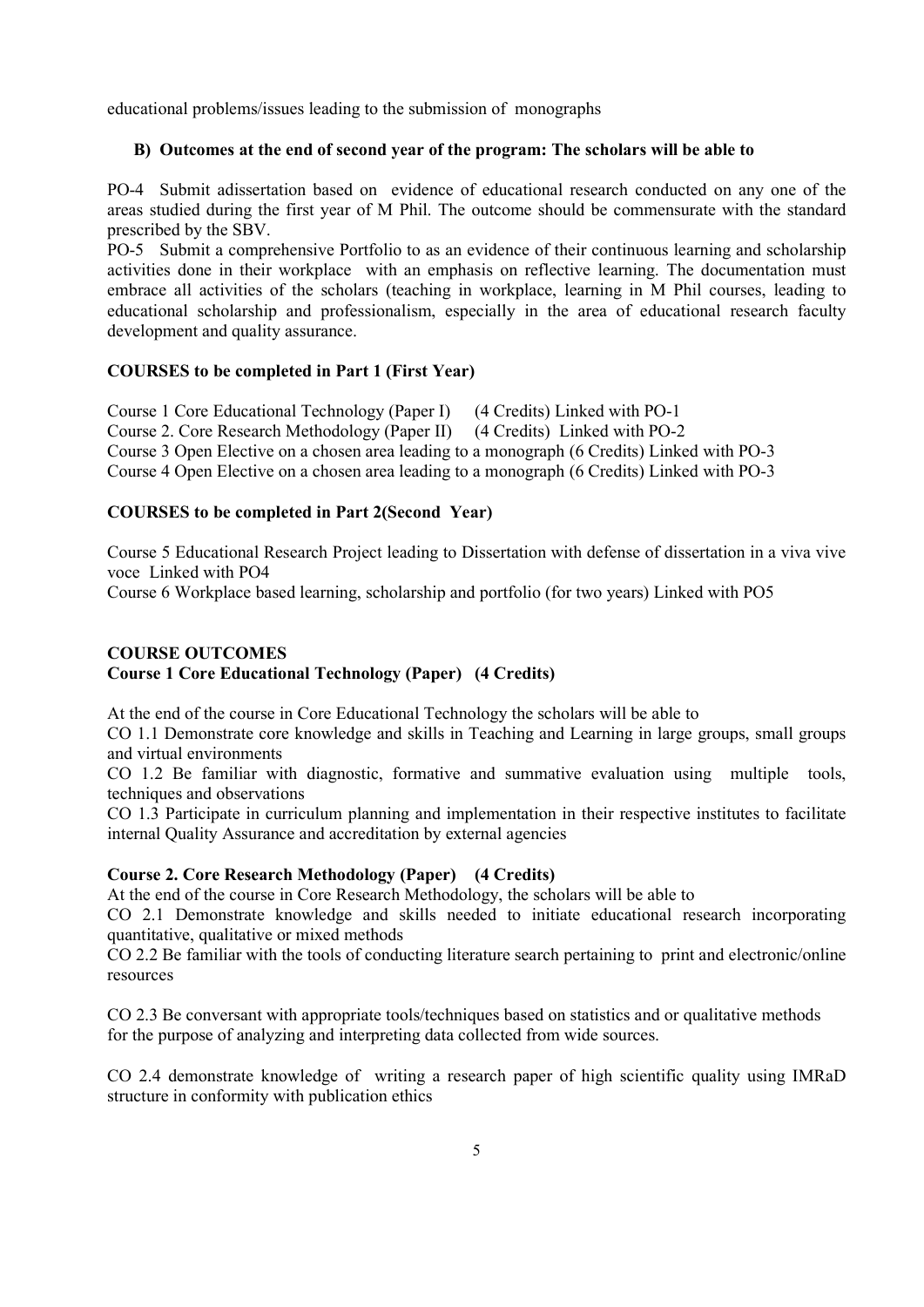# **Course 3 Open Elective (A chosen area)**

At the end of the open elective course the scholars will be able to Demonstrate critical thinking and analytical skills to

CO 3.1 Identify an educational problem/issue encountered by them and recognize the gaps

CO 3.2 Review literature by retrieving information from printed, electronic and online resources

CO 3.3 Develop a strategy, comment on its current use, future applicability to Indian scenario

CO 3.4 Write and submit a monograph as per the standard prescribed by the SBV

# **Course 4 Open Elective (A chosen area)**

At the end of the open elective course the scholars will be able to Demonstrate critical thinking and analytical skills to

CO 4.1 Identify an educational problem/issue encountered by them and recognise the gaps

CO 4.2 Review literature by retrieving information from printed, electronic and online resources

CO 4.3 Develop a strategy, comment on its current use, future applicability to Indian scenario

CO 4.4 Write and submit a monograph as per the standard prescribed by the SBV

# **Course 5 Educational Research Project leading to Dissertation (8 Credits)**

At the end of the course the scholars will be able to plan and implement a comprehensive educational project which will include the following steps:

CO 5.1 Identification of a research problem

CO 5.2 Formulating research question(s)

CO 5.3 Review of literature

CO 5.4 Framing a protocol, duly approved by institutional ethics committee

CO 5.5 Collection of qualitative and/or quantitative data

CO 5.6 Analysis of data and submit a comprehensive dissertation as per the norms and standards prescribed by the SBV from time to time

**Course 6** Workplace based learning, scholarship and portfolio (for two years) Linked with PO5 At the end of the course in the scholars will be able to

CO 6.1 Submit a comprehensive portfolio, which is evidence of learning in all educational experiences and activities leading to educational scholarship combined with professionalism in teaching and research. The portfolio will include all regular teaching and learning activities, self-directed learning, participation in Faculty Development Programs, CME activities, IPR based activities (patents, copy rights), research & publication, and outreach activities.

The portfolio serves as a major basis for formative and summative assessment.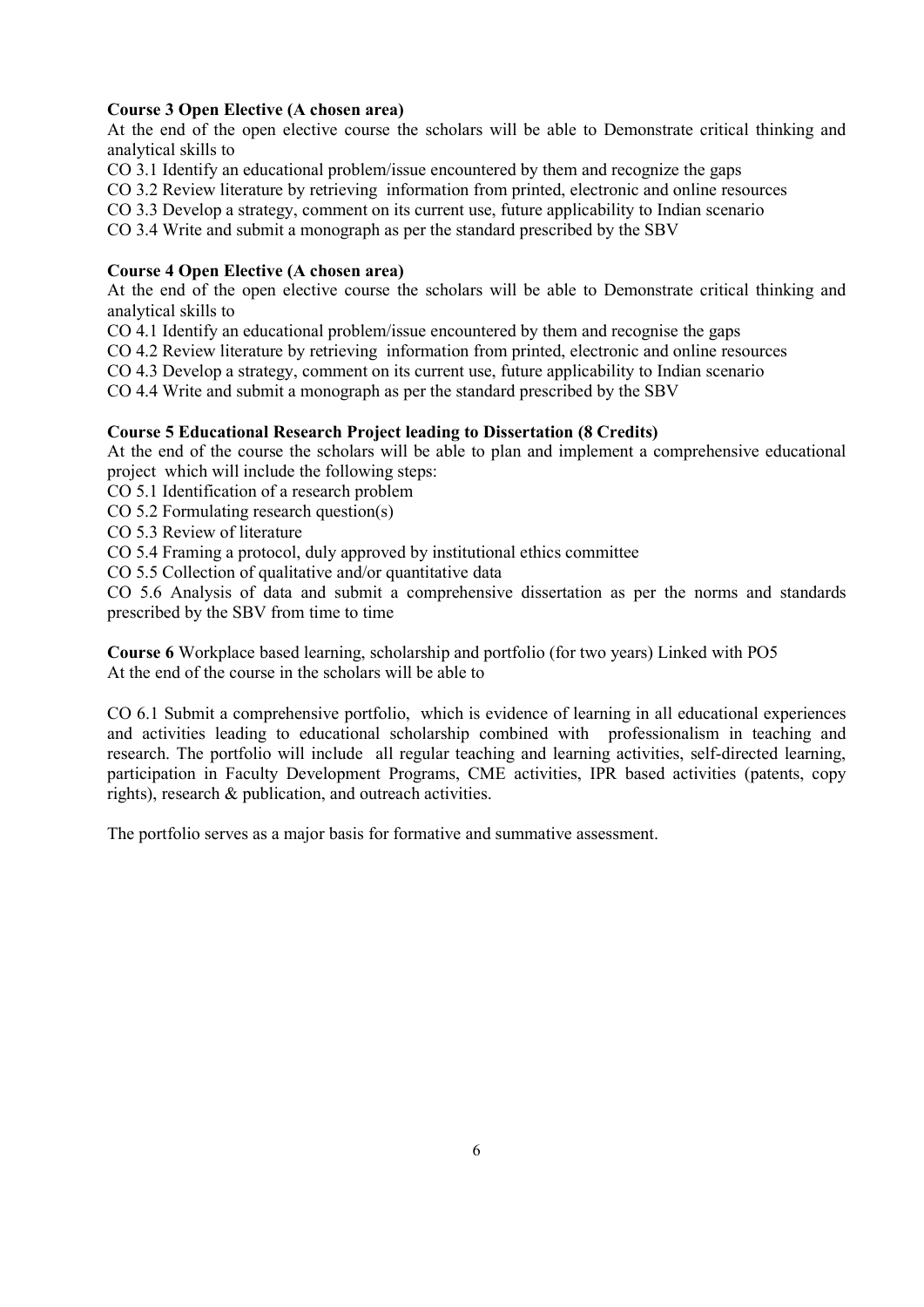# **Mapping of POs and COs**

| PO              |                                                                          |                     |                     |                     | <b>COURSE OUTCOMES</b> |                     |                     |
|-----------------|--------------------------------------------------------------------------|---------------------|---------------------|---------------------|------------------------|---------------------|---------------------|
| PO <sub>1</sub> | Course 1<br>Core<br>Educational<br>Technology<br>Paper                   | $\overline{CO 1.1}$ | $\overline{CO 1.2}$ | CO <sub>1.3</sub>   |                        |                     |                     |
| PO <sub>2</sub> | Course 2<br>Core Research<br>Methodology<br>Paper                        | CO 2.1              | CO <sub>2.2</sub>   | $CO$ 2.3            | CO 2.4                 |                     |                     |
| PO <sub>3</sub> | Course 3<br>Open Elective<br>Monograph 1                                 | $CO$ 3.1            | $CO$ 3.2            | $CO$ 3.3            | $CO$ 3.4               |                     |                     |
|                 | Course 4<br>Open Elective<br>Monograph<br>$\overline{2}$                 | $CO$ 4.1            | $\overline{CO 4.2}$ | CO <sub>4.3</sub>   | $CO$ 4.4               |                     |                     |
| PO <sub>4</sub> | Course 5<br>Dissertation                                                 | $\overline{CO 5.1}$ | $\overline{CO 5.2}$ | $\overline{CO 5.3}$ | CO <sub>5.4</sub>      | $\overline{CO 5.5}$ | $\overline{CO 5.6}$ |
| PO <sub>5</sub> | Course 6<br>Workplace<br>based learning,<br>scholarship and<br>portfolio | CO 6.1              |                     |                     |                        |                     |                     |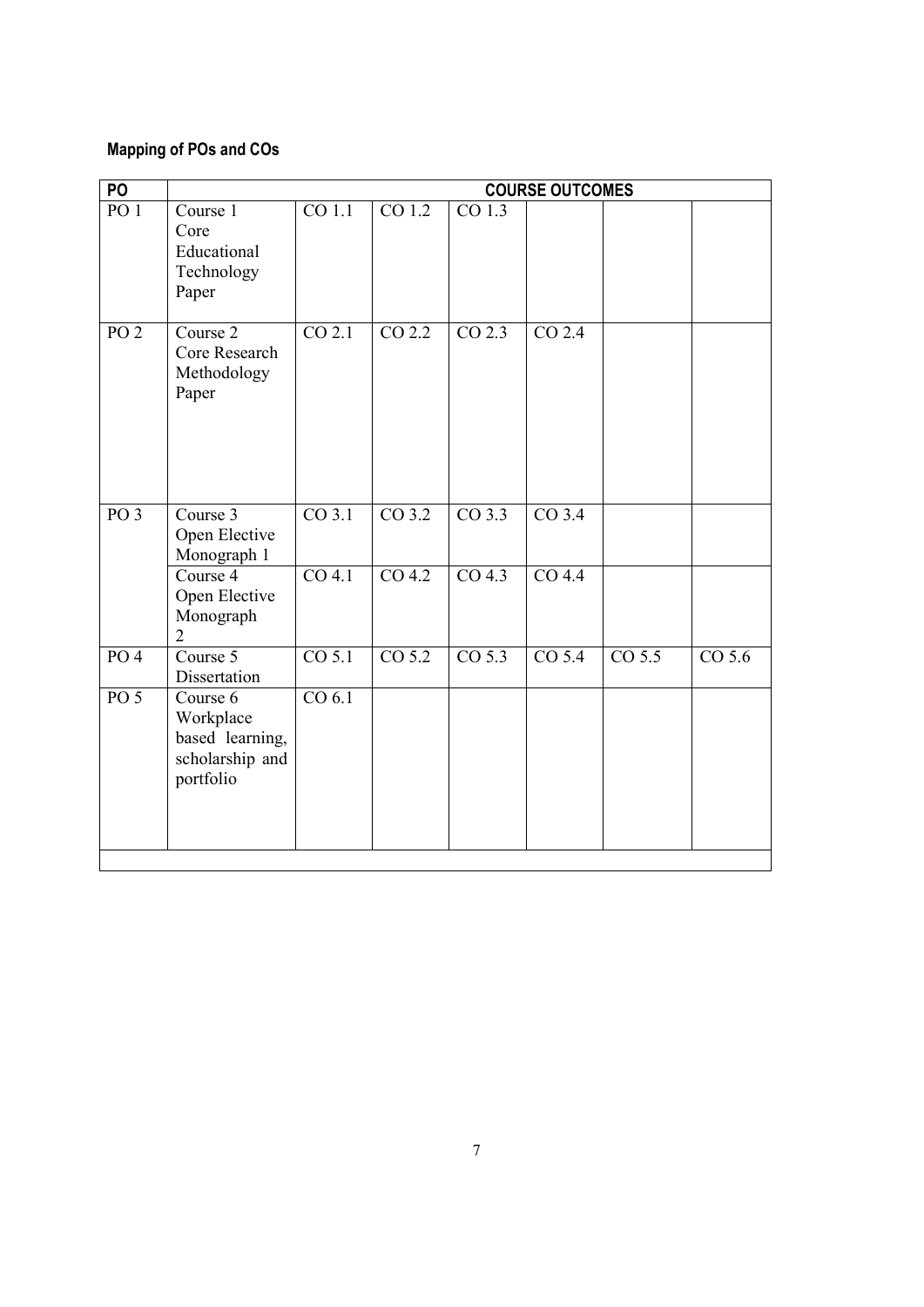#### **THE PROGRAM STRUCTURE**

M Phil program involves a two-years study (on part-time basis). The focus during the first year is on two core courses viz., Core Educational Technology, Core Research Methodology and two elective courses, chosen out of four modules studied during PGDHPE.

The first year study involves research methodology and study of two electives leading to monographs under the guidance of mentor. The monographs should be of high standard (containing approximately 10,000 words) covering the state of the art information available on the topic (review of literature), identification of gaps existing in the theory/practice, and a suggested strategy to bridge the gaps.

At the end of first year there shall be comprehensive assessment through one paper on Core Educational Technology (4 Credits), one paper on Research Methodology (4 Credits) and assessment of two monographs. (6+6=12Credits).

The second year is study is devoted to the planning and implementation of a major project (8 Credits) which is workplace based. One of the areas of monograph submitted by the candidates can be extended as a major project work leading to the submission of a dissertation three months before the final viva exam held at the end of the second year. A comprehensive portfolio (4 Credits) will also form a part of second yearstudy.

#### **Year-1:**

- **a)** Core Educational Technology **4Cr**
- **b)** Core: Research methodology **4Cr.**
- **c)** Elective 1 Monograph **6Cr**
- **d)** Elective 2 Monograph -**6Cr**

#### **Year-2:**

**a)** Major project: Development of one of the electives into a full-fledged research study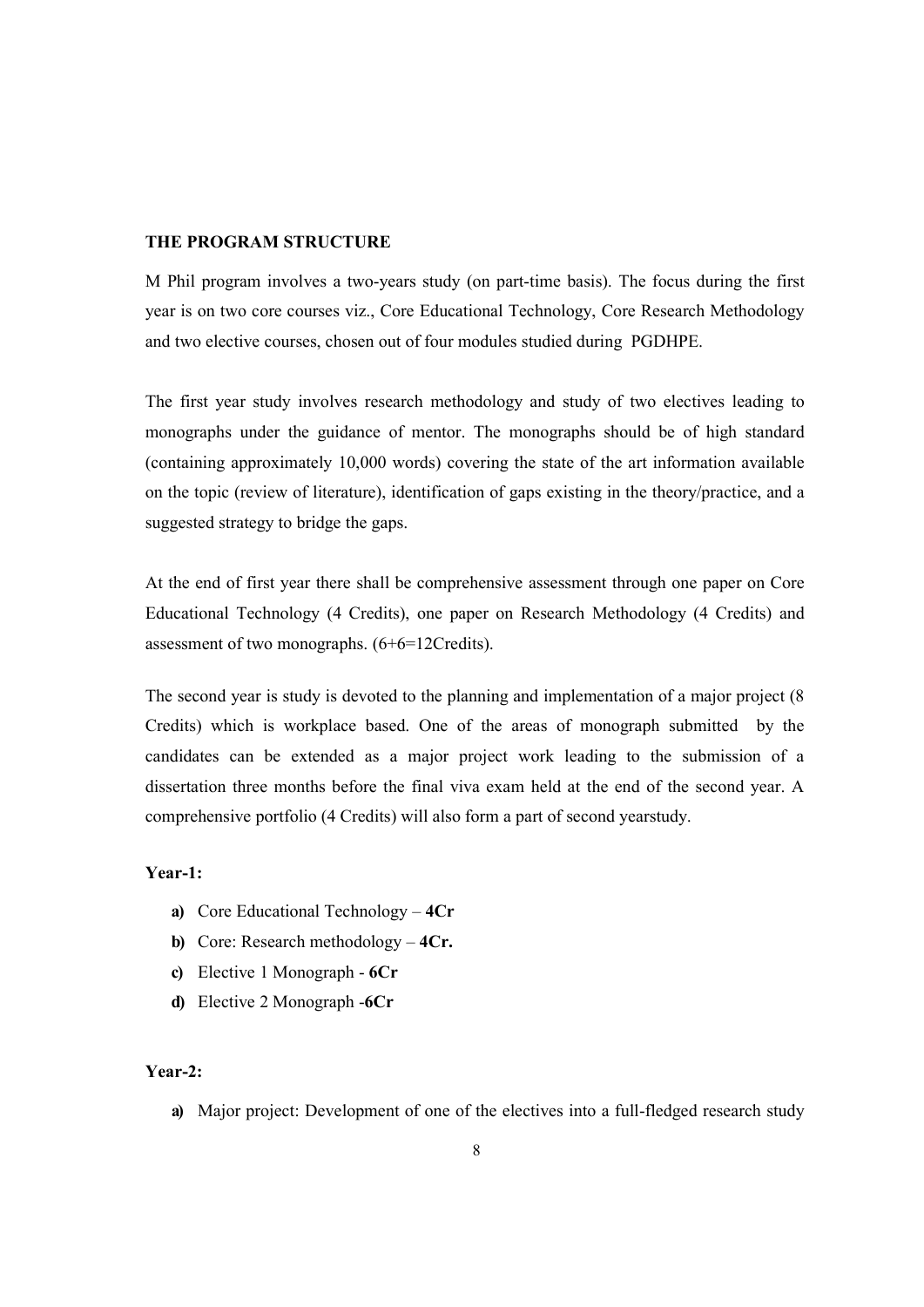with dissertation. **(8Cr)** 

**b)** Portfolio covering entire course (**4 Cr**)

**Grand total Credits for M Phil = 32Cr**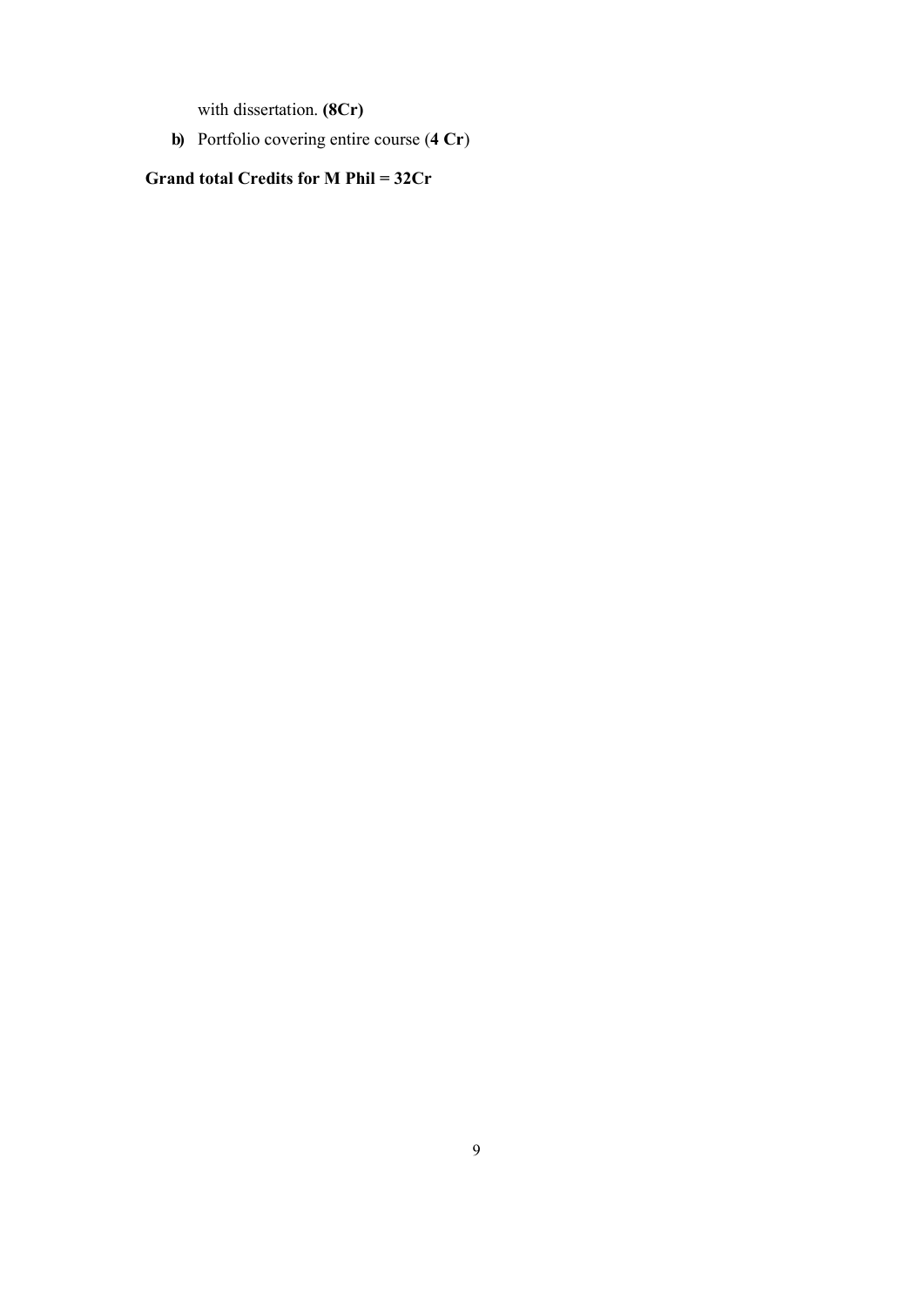| <b>Study Hours Requirement for M Phil, Year-wise details</b>                  |                                                          |                        |                          |  |  |  |
|-------------------------------------------------------------------------------|----------------------------------------------------------|------------------------|--------------------------|--|--|--|
|                                                                               | Year 2                                                   |                        |                          |  |  |  |
|                                                                               | <b>Study of Core Education Technology, Core Research</b> |                        | <b>Major Research</b>    |  |  |  |
| Methodology, Elective 1 and Elective 2                                        | Project                                                  |                        |                          |  |  |  |
|                                                                               |                                                          |                        |                          |  |  |  |
| Contact mentoring                                                             | Contact mentoring                                        | Contact sessions       | 256 hrs/ 6 months        |  |  |  |
| 32hrs/6 months                                                                | 32hrs/ 6 months                                          | Direct<br>Contact      |                          |  |  |  |
| 2 credits                                                                     | 2 credits                                                | <b>Workshop Series</b> |                          |  |  |  |
| Self -study hrs                                                               | Self -study hrs                                          | 2.5 hrs x 26 wks       |                          |  |  |  |
| 192 hrs/ 6 months                                                             | 192 hrs/ 6 months                                        | 4 credits              |                          |  |  |  |
| 6 credits                                                                     | 6 credits                                                |                        |                          |  |  |  |
| <b>Total - 8 credits</b>                                                      | Total – 8 credits                                        |                        |                          |  |  |  |
| Maintenance of Comprehensive Portfolio for entire course duration - 4 credits |                                                          |                        |                          |  |  |  |
| <b>Part I Exam</b>                                                            | Part 2 Final Exam:                                       |                        |                          |  |  |  |
| Education Technology 1 theory Exam                                            | Dissertation and Viva                                    |                        |                          |  |  |  |
| Research Methodology 1 theory Exam                                            | E-Portfolio                                              |                        |                          |  |  |  |
| Assessment of Monograph                                                       |                                                          |                        |                          |  |  |  |
|                                                                               | Year $1 = 20$ credits                                    |                        | Year $2 = 8 + 4$ credits |  |  |  |
|                                                                               | Total Course credits $= 32$                              |                        |                          |  |  |  |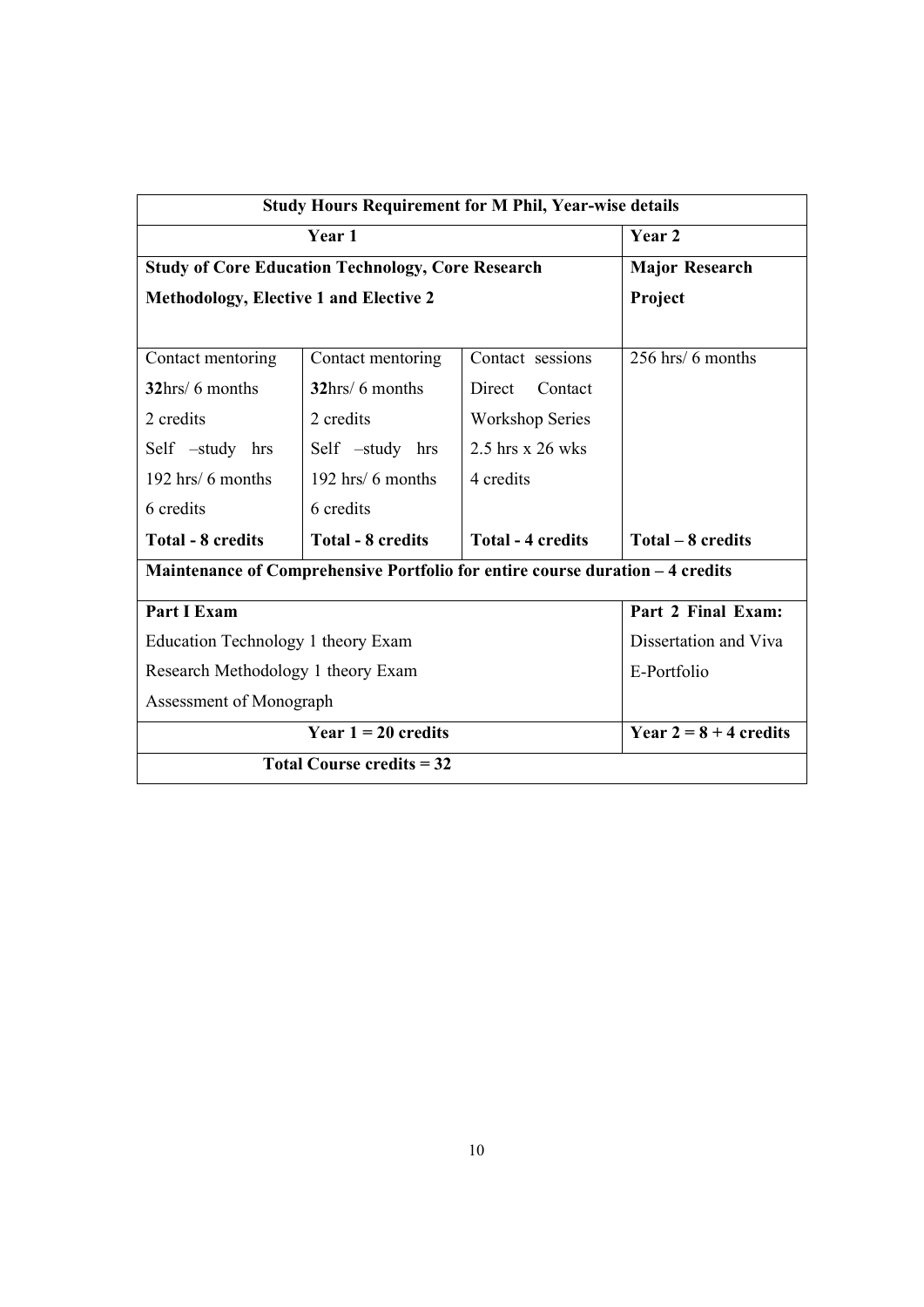# **SYLLABUS AND COURSE CONTENT**

#### **Course 1 Core Educational Technology (Paper I)(4 Credits)**

The paper Core Educational Technology shall be based on the application of knowledge related to the core competencies of teachers: ability to handle large classes as well as small group dynamics, principles of adult learning, curriculum planning, developing educational resources, making rational use of media and information technology, teaching and mentoring skills, skills of giving and receiving feedback, developing assessment strategies, exploring the role of e-learning, open learning, and blended learning, educational management including leadership.

#### **Course 2 Core Research Methodology (4 Credits)**

Research methodology is the core course of M.Phil. program. It involves:

- i) Initial grounding in research methodology facilitated by a comprehensive Course on Research Methodology and Biostatistics (RMBS) Research Methodology conducted SBV, for all research scholars during first year of research study leading to Ph D. The M Phil external scholars can also produce evidence of taking equivalent course in lieu of SBV course.
- ii) Mentoring experience from the Guides/Mentors
- iii) Engagement in the course work as assigned by the Guide from time totime

### **Competencies expected**

- i. Theoretical knowledge and skills underlying the researchprocess
- ii. Ability to apply these in carrying an educational project which involves the following steps/skills:
- a research problem/project; extensive literature review by utilizing modern techniques iii. identification of
- iv. writing a researchprotocol
- v. identification/developing of appropriate tools/techniques for collectingdata
- vi. using appropriate statistical method(s) for interpretingdata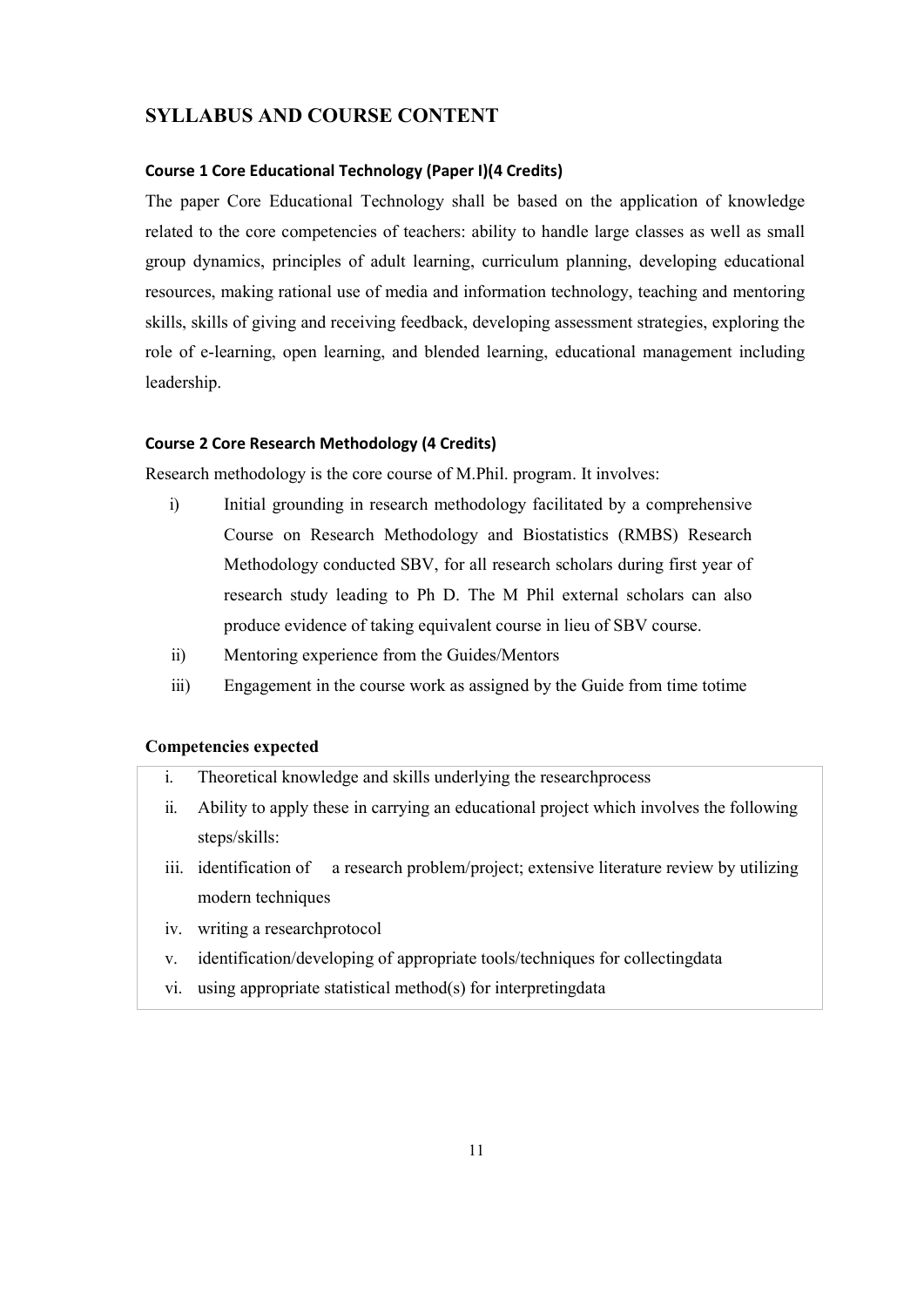- vii. using graphs, charts and other modes of datapresentation
- viii. ability to write a dissertation of about 75 pages, using IMRADstructure
- ix. Skill in using appropriate software for managingbibliography/references.
- x. ability to oral and poster presentations based on the researchwork

## **Research Methodology: Syllabus/ Course content (Based on Research Methodology & Biostatistics Course of SBV)**

**Unit 1:** Process of selection of research question including prioritization and feasibility, research Process, process of writing a research proposal, scientific writing for thesis and research publications.

Unit 2: Review of literature: what is review of literature, need for review of literature, primary and secondary sources of review, treatise, monographs, patents, current literature methods, abstraction of research papers, major secondary sources, bibliographic databases, web as source of information, information retrieval, information processing, critical evaluation, organization of materials collected and writing of review, methods of writing references and bibliography. Scales of measurement: Basic concepts in response scales, types of scales, categorical scales, nominal scales, ordinal scales and interval scales, visual analogue scales, composite scales, Guttman scale, Likert scale, principles and approaches in questionnairedevelopment.

**Unit 3:** Measures of disease frequency and association, prevalence, incidence, crude, specific and adjusted (standardized) rates, sensitivity, specificity, relative risk, Odds ratio, attributable risk and interpretation of measures of association.

**Unit 4:**Research Methods: Qualitative, Rapid Methods, Quantitative Methods.

Type of studies – Observational and experimental studies- case reports and case series, cross sectional studies, hypothesis formulation. Case control studies: Design and conduct of case control studies, analysis and interpretation of results, bias in case control studies. Cohort studies: Types of cohort studies, design and conduct of cohort studies, analysis and interpretation of results, bias in cohort studies Interventional studies: Types of interventional studies, design and conduct of randomized controlled trials, analysis and interpretation of results.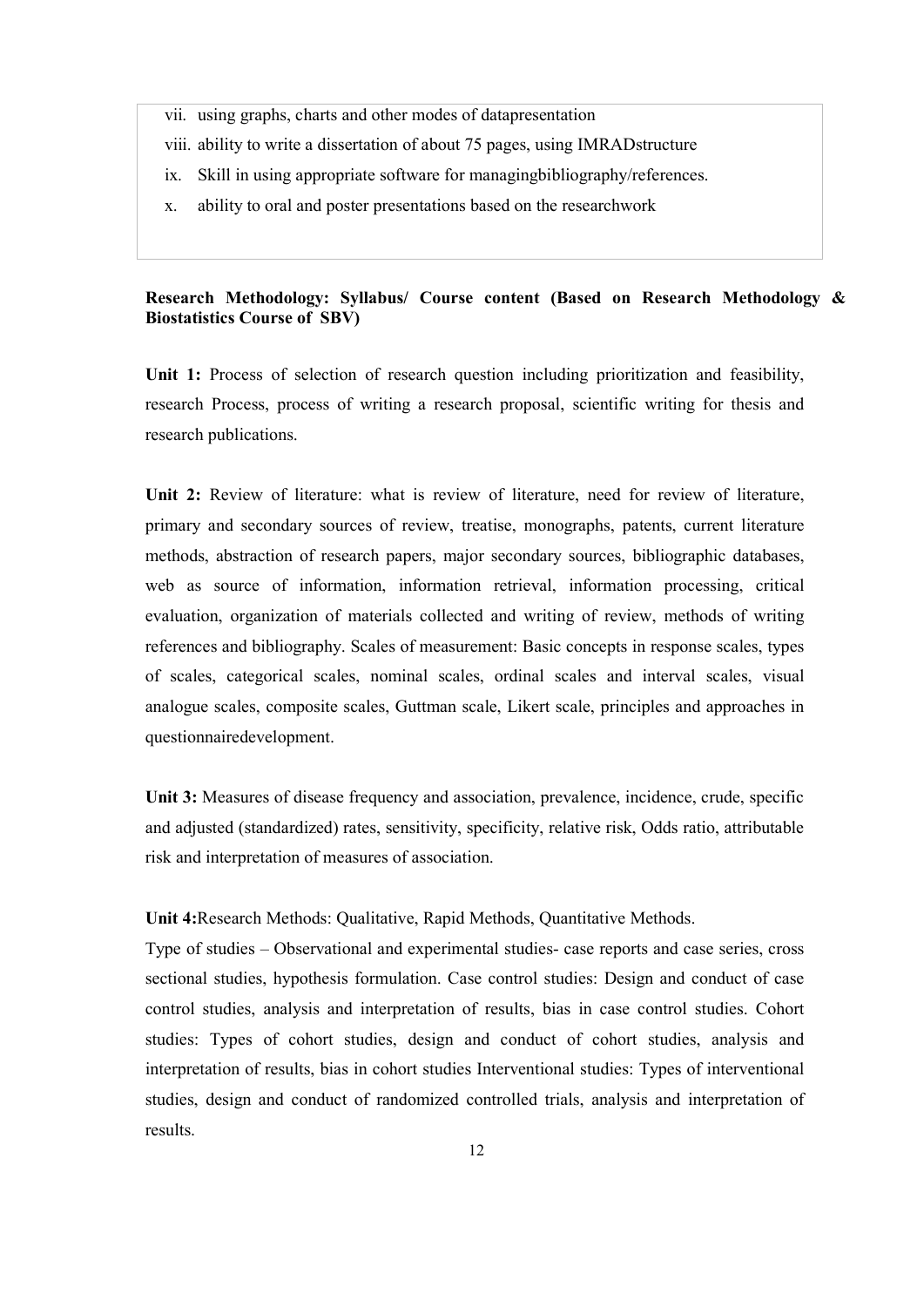**Unit 5:** Evaluating role of bias and confounding: Types of bias, control of bias, evaluation of role of bias, nature of confounding, methods of controlling confounding. Statistical association and cause effect relationship: Evaluation of the presence of valid statistical association, judgment of a cause-effect relationship. Drug discovery and evaluation: Historical approaches in drug discovery, pharmacological approaches of modern medicine, new approaches in drug discovery, pharmacological evaluationmethods

**Unit 6:** Presentation and summarization of data: Types of variables, data presentation, tables and charts. Measures of central tendency and location: Mean, median, mode, percentiles, quartiles, and Box-plot. Measures of dispersion: Range, inter-quartile range, mean deviation, standard deviation and coefficient of variation.

**Unit 7:** Probability: Probability, measurement of probability, laws of probability for independent events, conditional probability, Bayes' theorem. Probability distribution: Binomial distribution, Poison distribution, normal distribution, Standard normal distribution, t – distribution. Sampling: population, sample, sampling variations and bias, purpose of sampling, probability sampling methods, concepts in calculation of samplesize.

**Unit 8:** Test of Statistical significance: Inferential Statistics, hypothesis testing, level of significance, p value, selecting an appropriate Statistical test. Confidence interval of mean, statistical test of significance for difference between two means and more than two means (ANOVA). Confidence interval for proportion, statistical test of significance for difference between two proportions and more than two proportions (chi-square test), Correlation, linear regression, multiple regression and logistic regression. Non parametric methods: sign test, Wilcoxon signed-rank test, median test, Mann-Whitney test, Kruskal-Wallis test, Friedman test, Spearman rank correlation coefficient, Advantages, disadvantages and application of non-parametric tests.

**Unit 9:** Program evaluation: Theory, process, tools, and application in evaluating educational program. Familiarity with tools/techniques such as program logic, flowcharting, Gantt chart, forward planning, backward planning, Delphi technique, appreciative inquiry, affinity mapping, networkanalysis.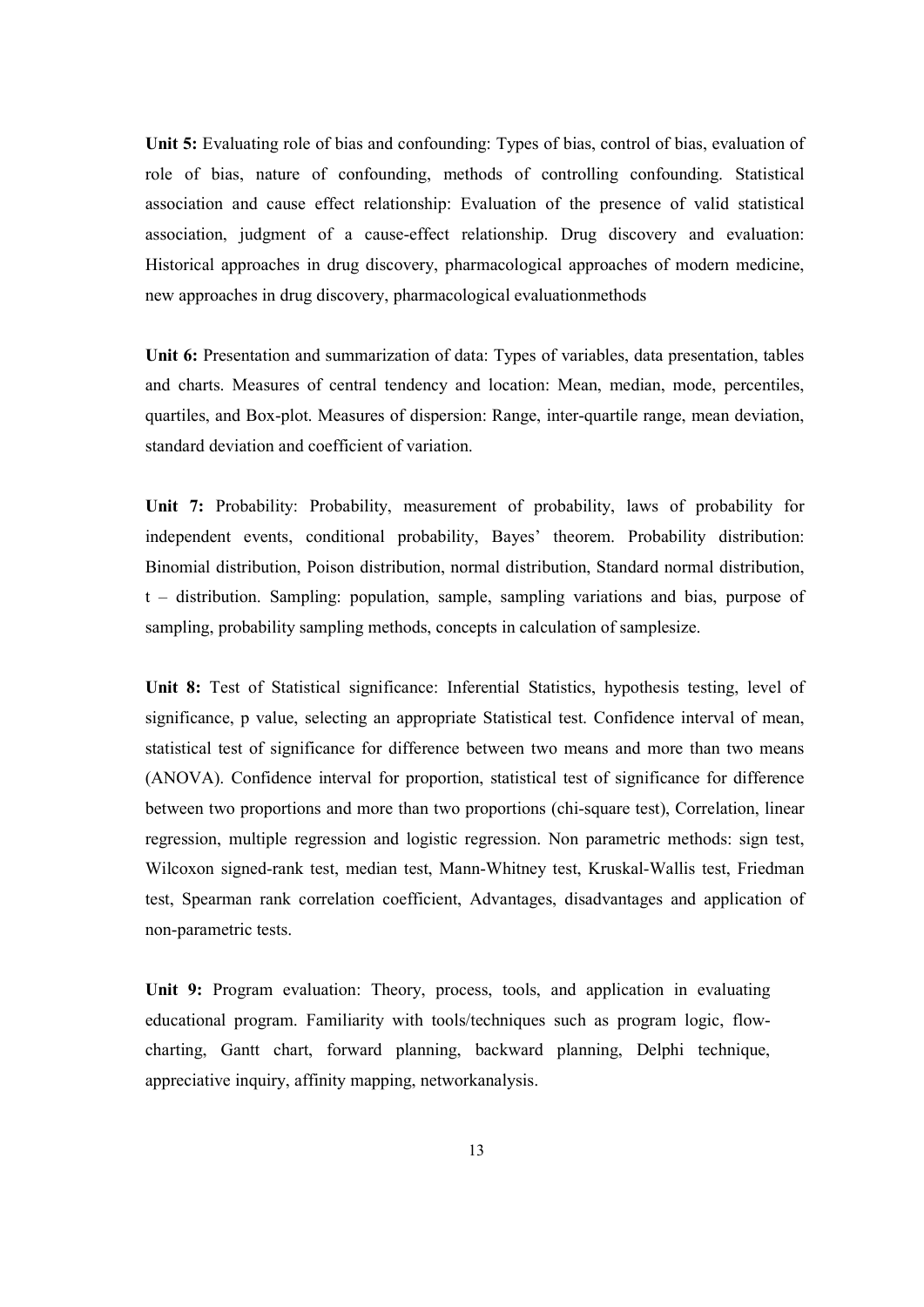**Unit 10:** Ethics and biomedical research: General principles on ethical considerations involving human subjects, ethical review procedures, Institutional ethics committee, its organization and functions, general ethical issues. Specific principles for clinical evaluation of drugs / devices/ diagnosis/vaccines/herbal remedies, specific principles in epidemiological studies, specific principles in human genetic research, specific principles for research in transplantation including fetal tissue implantation. Ethical guidelines for experimental animals: Sources of experimental animals, Lab animals husbandry and management, anesthesia and euthanasia, laboratory animal ethics, animal ethics committee, its organization and functions, ethical guidelines for use of animals for scientific research, CPCSEA guidelines, in-vitro system to replace animals, legal provisions for experimentation of animals. Ethics in scientific writing andpublication.

#### **Course 3 and Course 4 Open Electives (chosen areas)**

The course content of electives is derived mainly from the two courses out of those prescribed for PGDHPE. However, the two electives should be chosen from different courses. What is expected in M.Phil is in-depth understanding of the concepts and their application.This will be captured by the monographs to be submitted at the end of first year of study before the conduct of Part I Exam. The following topics will be focused.

#### **The content of monograph should include the following**

- 1. Identification of an issue of interest or concern to the candidates
- 2. A detailed review of literature from international and Indian perspectives
- 3. Comment on the pro's and con's of various approaches used around the world
- 4. Suggesting a model or strategies to overcome the problem or issue
- 5. Comment on its utility and application to one's setting and show how it can be generalized to other settings and to what extent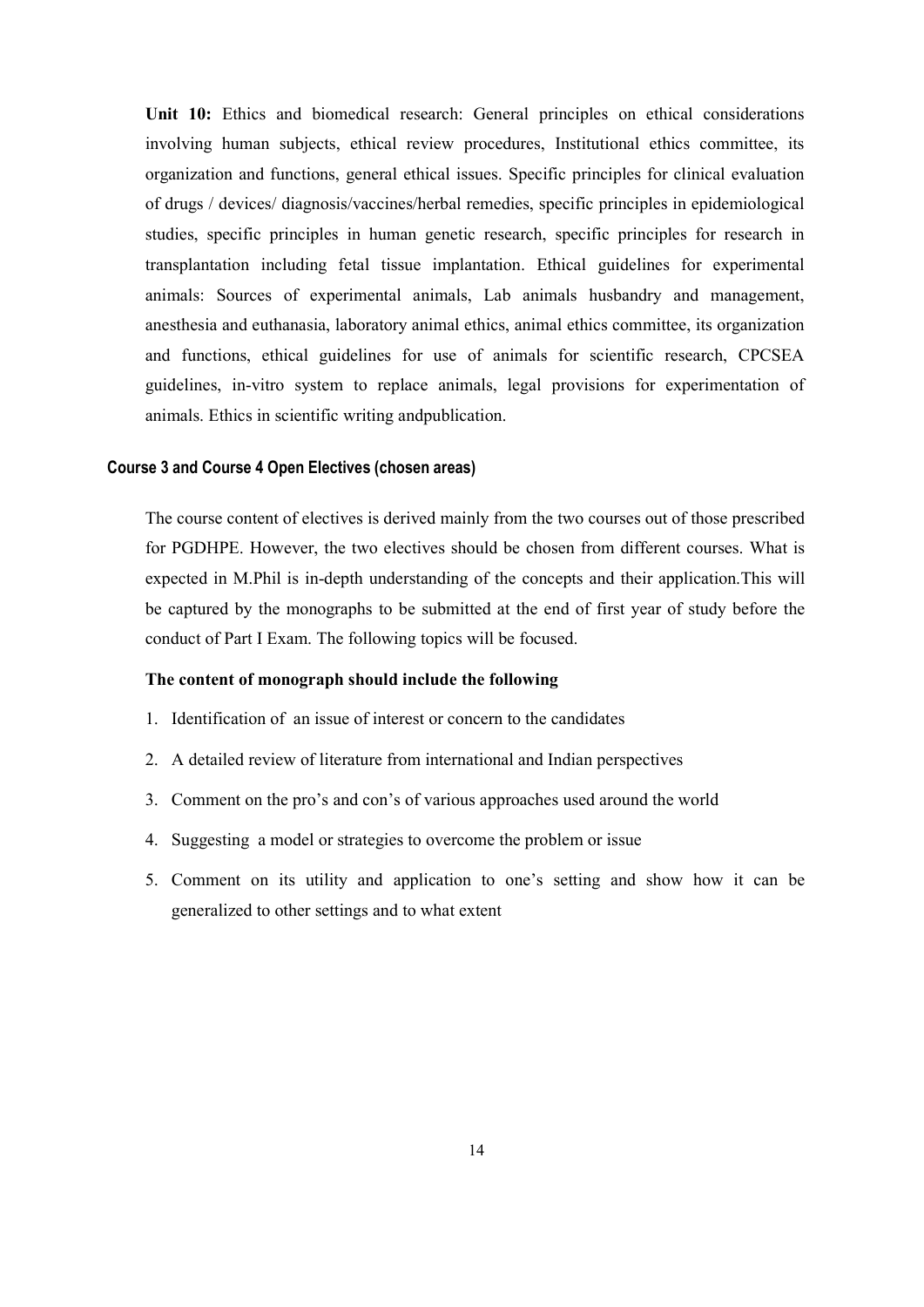# **Course 5 Educational Research Project leading to Dissertation (8 Credits)**

The course content is designed towards the advanced application of theoretical foundation for conducting educational research by the scholars in own setting: It involves the following:

5.1 Application of quantitative, qualitative and mixed methods for answering research questions. Development of tools for research in education.

5.2 Hands on experience of gathering data by constructing or customizing various tools and observation instruments. The tools may vary according to the type of study and research questions raised but mostly focused on document analysis (for desk study), Delphi technique, questionnaire surveys (Google forms, Survey monkey etc.), focus group discussion, interview or case study or experimental or quasiexperimental design

5.3 Program Evaluation, Application of program logic model

5.4 Application of knowledge from various sources

5.4.1 Identifying a research problem

5.4.2 Formulating research question(s), collecting, collating and reviewing literature using online methods, framing a protocol of study

- 5.4.3 Obtaining approved by institutional ethics committee
- 5.4.4 Collection of qualitative and/or quantitative data
- 5.4.5 Analysis of data including quantitative and qualitative data

5.5 Scientific writing Advanced concepts and skills in writing dissertation and scientific papers including

- 5.5.1 Bibliographic management systems
- 5.5.2 Graphical representation and statistical analysis
- 5.5.3 Publication ethics, using Plagiarism checks by applying soft wares
- 5.5.4 Electronic submission requirements by journals, authorship policies

5.5.5 Writing and submission of a comprehensive dissertation as per the norms and standards prescribed by the SBV from time to time

**Course 6** Workplace based learning, scholarship and portfolio (for two years)

This course is offered as a portfolio/e-portfolio which is specific and personal to each M Phil scholar. This document is evidence of learning in all educational experiences. Learning portfolio covers M Phil course experience while teaching portfolio includes workplace based experiences and activities leading to educational scholarship and professionalism in teaching and research. The portfolio will include all regular teaching and learning activities, self-directed learning, participation in Faculty Development Programs, CME activities, IPR based activities (patents, copy rights), research & publication, and outreach activities.

The portfolio serves as a major basis for formative and summative assessment.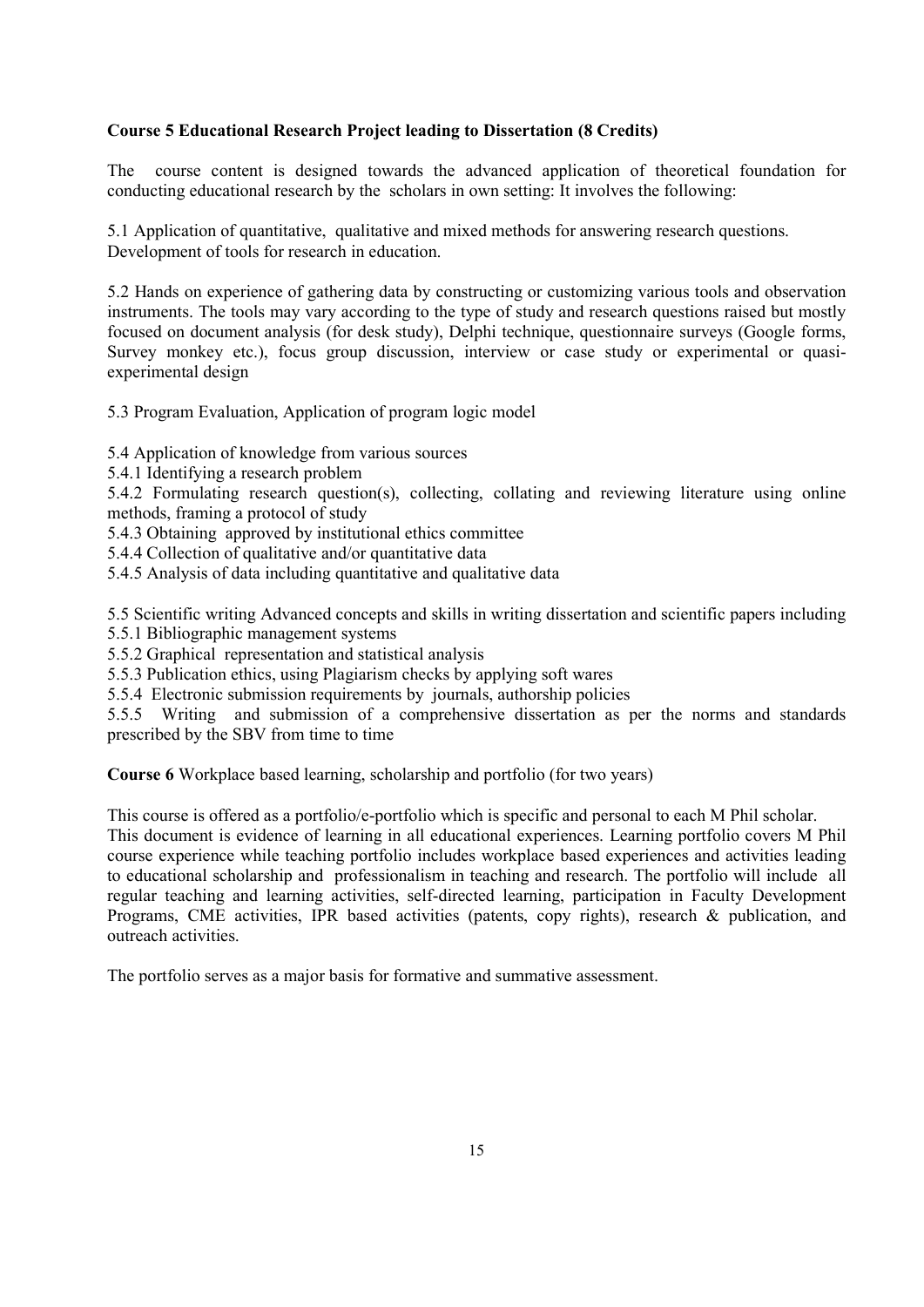#### **TEACHING LEARNING ACTIVITIES AND STUDENT RESPONSIBILITIES**

.

The candidates for M Phil are the working teachers who come with a rich experience and insight in to teaching the undergraduates or postgraduates in their own settings. This is what differentiates them from other programs and courses. The model used for PGDHPE and M Phil is therefore, based on heutagogy model, which gives highest degree of autonomy and self-directed learning to the candidates in a collaborative learning environment. This model allows the learners to exercise full autonomy in terms of what should be learnt and how it should be learnt within the scope of expected Program/Course Outcomes. Besides the model also suggests that the participants gain insight in to educational technology and educational research by practicing in their workplaces with support from collaborative learning and extensive mentoring done by the experienced faculty. They participate in in-depth discussions, learn the best practices, go back to their routine teaching, apply their skills, and reflect on their own experiences in a continuous manner through a portfolio.

The M Phil candidates depending upon their previous exposure to medical/health professional education are expected to participate in the interactive contact sessions held for the PGDHPE twice a week. There is no limit to the methods, tools and techniques of teaching learning. Plethora of activities included in the interactive sessions are Group discussion, Think-Pair-Share,

Buzz sessions, Brain storming, Individual and group tasks, Case scenarios, Demonstrations, Role Play, Quiz, Assignments, Microteaching , Projects and Self- study.

Workplace based learning experiences such as attending CME, Journal Clubs, Seminars, Workshops and Conferences conducted by their respective departments or anywhere become part of the teaching learning activities. However, all such experiences need to be documented in the portfolio which becomes the main tool of formative assessment as well as partly summative tool. Mentoring by the faculty is also part of the learning while the participants have to prepare their sessions.

#### **Study of Electives leading to Monographs**

Study of electives and preparation for monographs involves extensive self-directed learning besides frequent mentoring sessions with the Guide which will be monitored by the Research Advisory Committee. Throughout the course, the participants are expected to engage themselves in self-learning facilitated by collaborative learning, web-discussions with the aid of Learning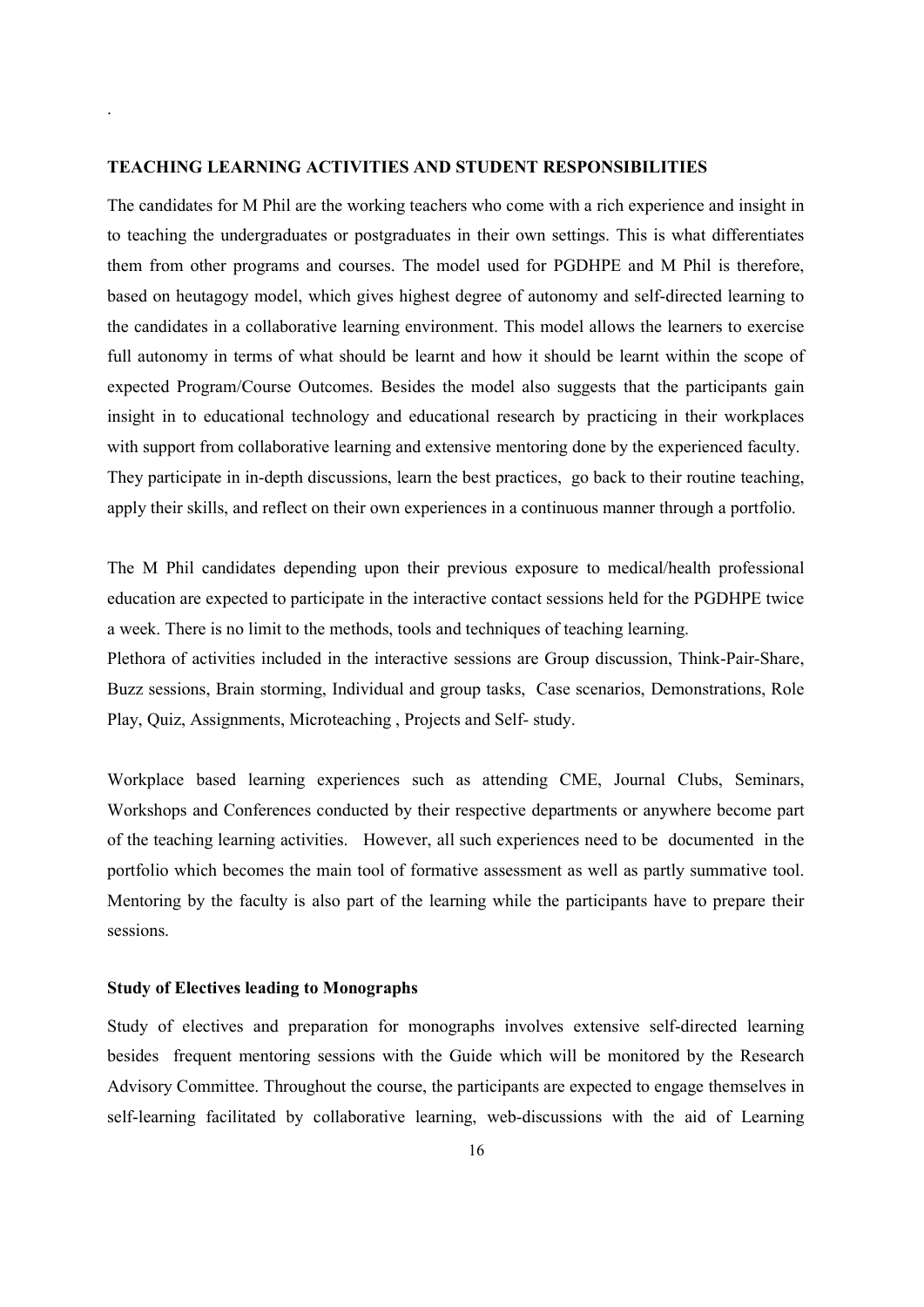Management Systems (LMS), Google groups,WhatsApp groups, zoom platforms and any such tools as appropriate for pursuing high quality self-learning. Provision will be made for pursuing indepth web discussion, monitoring of the progress with feedback, and often peer review of the learning. The M Phil scholars are expected to draft their monographs, receive feedback, incorporate the suggestions and make a final presentation of their work to the faculty before submission. A certificate stating the of Plagiarism check issued by the competent authority of SBV is a mandatory requirement before submission.

#### **Research Methodology (4 Credits)**

As mentioned earlier all candidates for M. Phil., will have access to Research Methodology and Biostatistics course organized by the SBV conjointly with other programs. M Phil candidates are expected to attend this course or an equivalent course to earn 4 credits.

# **Research Project and Submission of Dissertation (8 Credits)**

Project work is the main component of M.Phil during the second year. Every candidate is expected to identify, plan and conduct an educational project, on an area of interest, which should be relevant to the workplace. This can be extension of the monograph work done by the candidate during the first year of M Phil.

Every candidate will be assigned a Guide from the panel of Guides approved by the University. The facilities and norms for the submission of dissertation shall be governed by the Rules and Regulations passed by the SBV from time to time.

#### **Web-discussions and online forums**

The spirit of collaborative learning lies at the heart M Phil programs. Thanks to the free access to the technologies, the participants are expected to engage themselves in online discussions with peers and mentors using Learning Management Systems (LMS), Google groups, WhatsApp, or any such tools as appropriate for pursuing high quality self-learning.

#### **Portfolio**

Portfolio is the main instrument to monitor the progress of learning in a continuous manner right from admission till the final viva conducted at the end of second year.

Each M Phil scholar shall maintain and submit a portfolio (electronic or printed) of his/her activities and achievements done in the course.

The Teaching portfolio will contain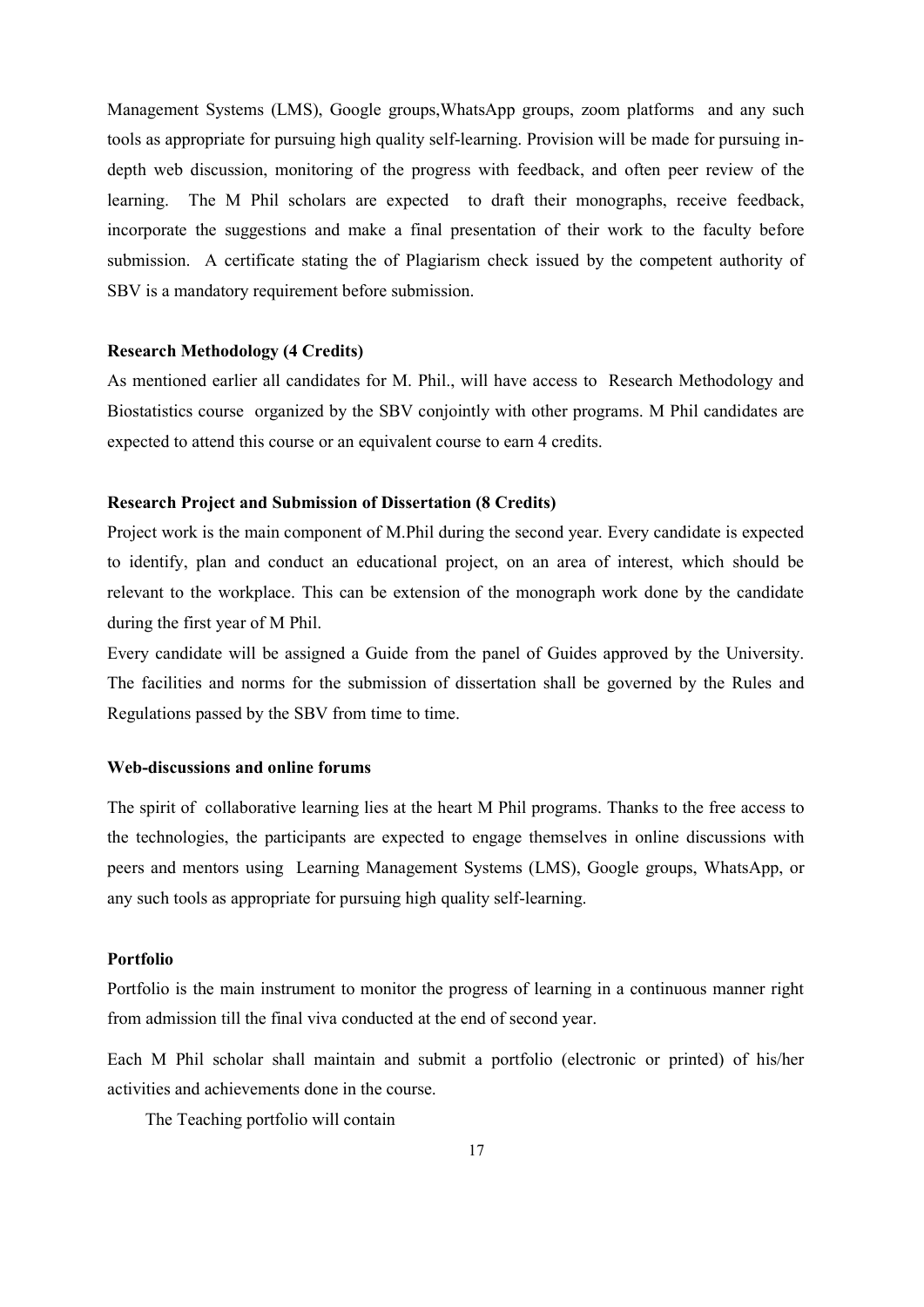- A personal statement describing teaching goals for the academicyear
- Documentation of all activities teaching, clinical, research and outreach/extension activities that can be linked to their progress
- Reflection of achievements and progress at the end of each milestone and the way forward

The Learning portfolio will contain

- A collection of the participants' work and learning experience gained in the M Phil program running for two years.
- A reflective narration of progress, achievements and competencies gained during the program which will be discussed with the faculty/mentor for furtherwork.
- It is expected that after completion of every course, the participants submit their portfolio which will be reviewed by the faculty and returned alongwith feedback for further improvement.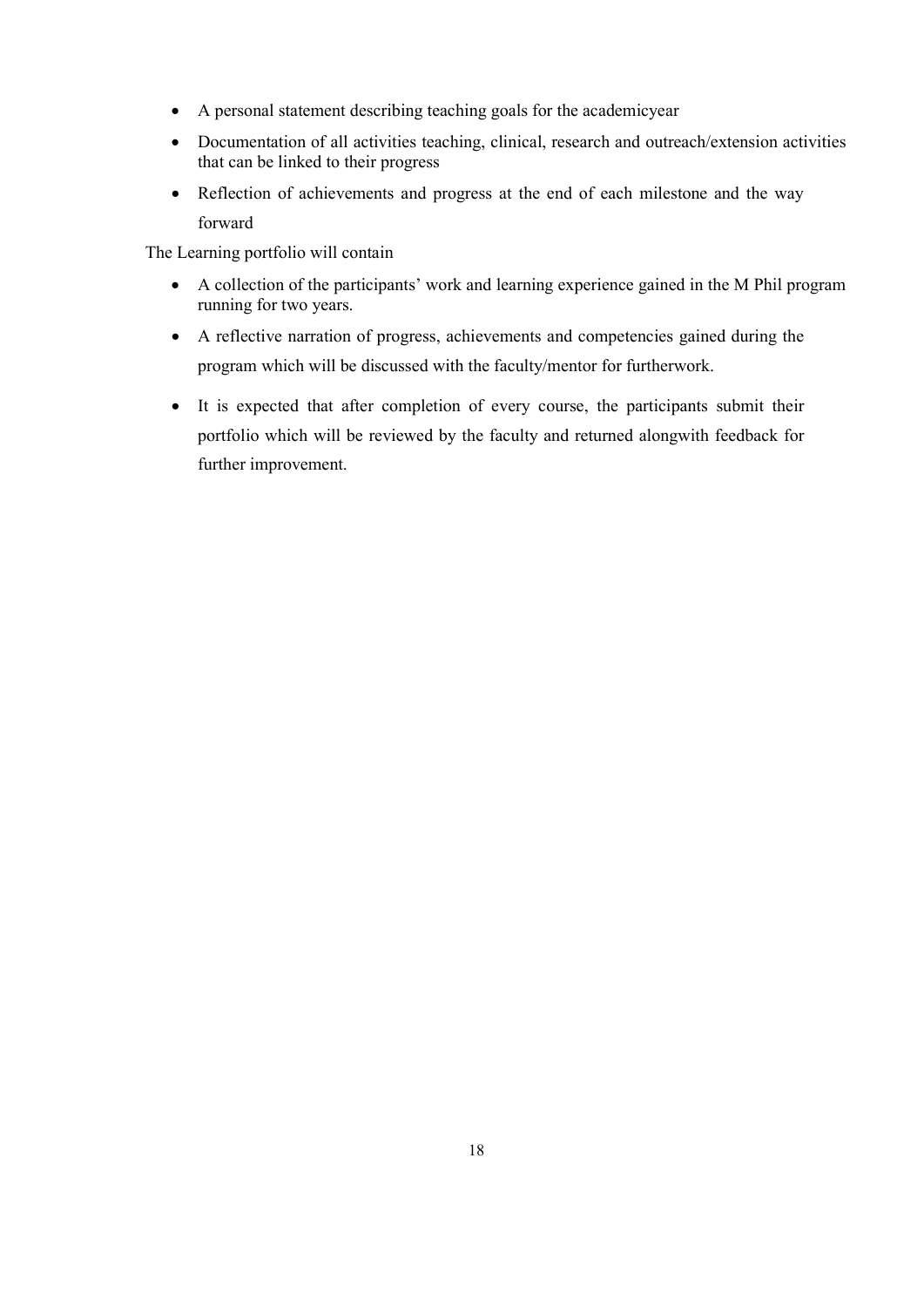#### **EVALUATION PATTERN OF M PHIL – HEALTH PROFESSIONS EDUCATION**

#### **General Principles followed in the Program/Course Evaluation**

- The assessment has a balanced weightage for both formative and summative assessments
- The general principles followed are use of multiple tools, and multiple observations through out the two years period
- The theory papers and monographs are assessed at the end of first year and the dissertation followed by viva are assessed during the second year
- All instruments are based on the concept of validity and reliability achieved through the use of blue-prints, model question papers, or rating scales accompanied by matrices or rubrics.
- All assessment components are combined and reflected in the final university exam based on CBCS system

The evaluation of M Phil includes assessment of outcomes in all the components: Core Educational Technology, Core Research Methodology, Two Monographs (Study of Electives), Major Project (Dissertation and Viva) and Portfolio.

The overall evaluation pattern will include a total of 500 marks of which a weightage of 250 marks (50%) for the internal and 250 marks (50%) for external assessment

The M Phil Evaluation is done in two parts: Part I at the end of first year and Part II at the end of second year.

# **End of Part I Examination:**

1. Research Methodology core paper (3 Hrs duration) which will carry 100 marks (SAQs 10x10). However this paper will focus more on Qualitative Research and EducationalResearch.

2. Educational Technology paper (3 Hrs duration) also carries 100 marks (SAQs 10x10). This paper will be based on the course content of PGDHPE with emphasis on core knowledge of EducationalTechnology.

3. Both the above mentioned papers will be evaluated by one External and one Internal Examiner.

The setting of Question Papers will be as per the norms and best practices followed by the SBV which includes guidelines for the paper setter and model question paper submitted to the paper setter in advance and moderation of the papers before administration.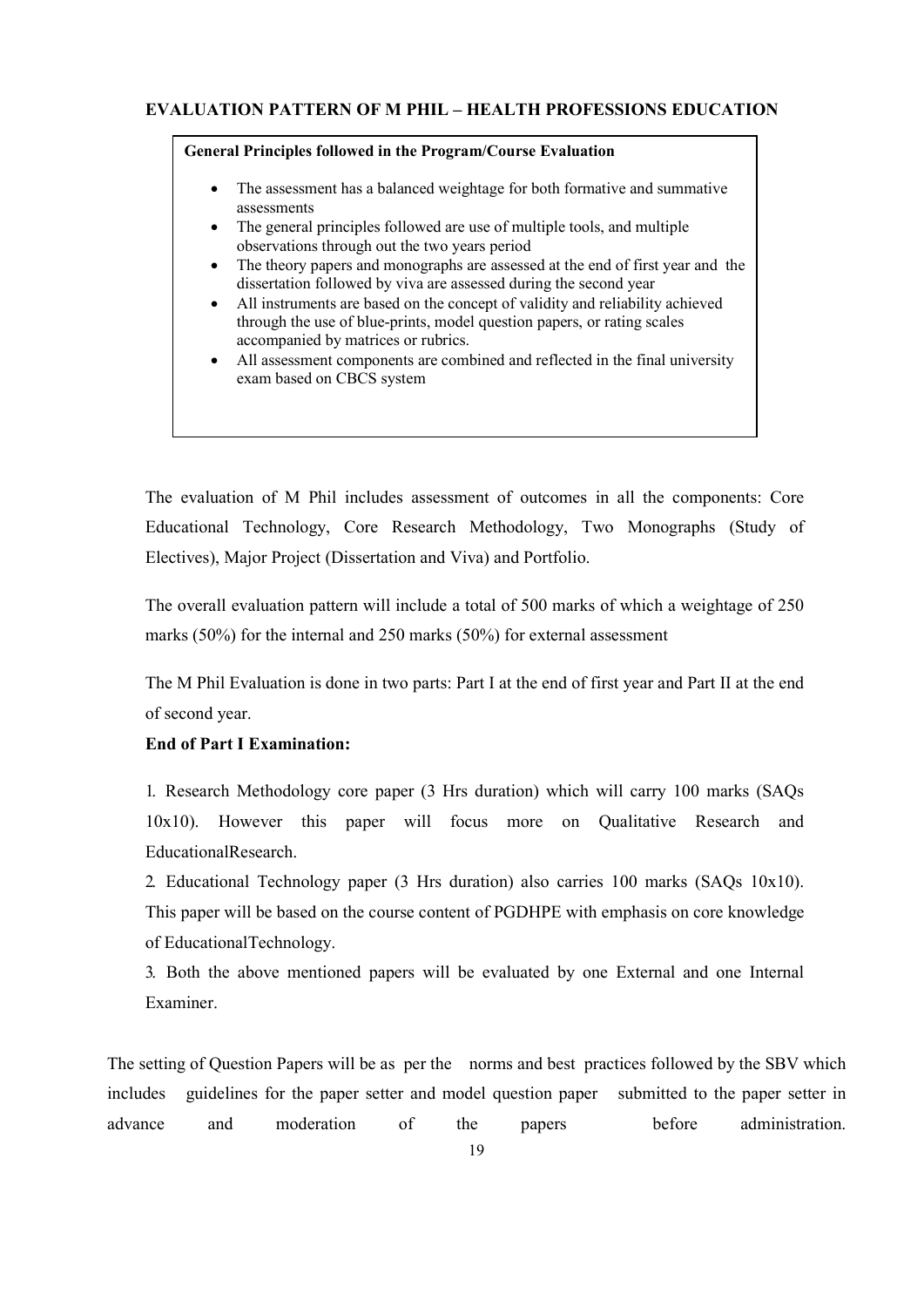4. The elective 1 and elective 2 shall be submitted as monographs, carrying 50 marks for each. The monographs shall be assessed by the ExternalExaminer as per the guidelines prescribed by the SBV [we need to work on this Annexure 1]

# **End of Part II Examination:**

- 1. The Project Work which is submitted as Dissertation and Viva during the end of 2<sup>nd</sup>year shall carry 70 and 30 marks, respectively (total 100). They will be assessed jointly by External and InternalExaminer.
- 2. The Portfolio component which is the continuous documentation of the work done by the scholar for 2 years shall carry 100 marks and assessedinternally.

The evaluation of dissertation will be guided by the regulations approved by the SBV. [ We need to consult Dean Research or develop our own criteria Annexure 2]

The evaluation of Portfolio will be done as per the guidelines approved by the SBV [We need to work on this and place Annexure 3]

| <u>Part I - To be held at the end of one vear</u> |                                                                             |                                                                                                                                                                                                           |       |  |  |
|---------------------------------------------------|-----------------------------------------------------------------------------|-----------------------------------------------------------------------------------------------------------------------------------------------------------------------------------------------------------|-------|--|--|
| Ser. No                                           | Course description                                                          | Details                                                                                                                                                                                                   | Marks |  |  |
| 1.                                                | Paper I Course work one<br>in research methodology                          | SAQs - 10x10 (oneexternal<br>and one internal examiner)                                                                                                                                                   | 100   |  |  |
| 2.                                                | Paper II Course work<br>two Core paper<br>in<br><b>Education Technology</b> | $S A Qs - 10x10$ -to cover all<br>aspects of Core Education<br>Technology, viz.<br>T/L Principles, Evaluation,<br>Curriculum planning<br>and<br>Management<br>(one external and one internal<br>examiner) | 100   |  |  |
| 3 <sub>1</sub>                                    | Elective one – review<br>(monograph)                                        | To be evaluated by an external<br>examiner                                                                                                                                                                | 50    |  |  |

Scholars who fail in Part I/II examination will be allowed only one additional attempt.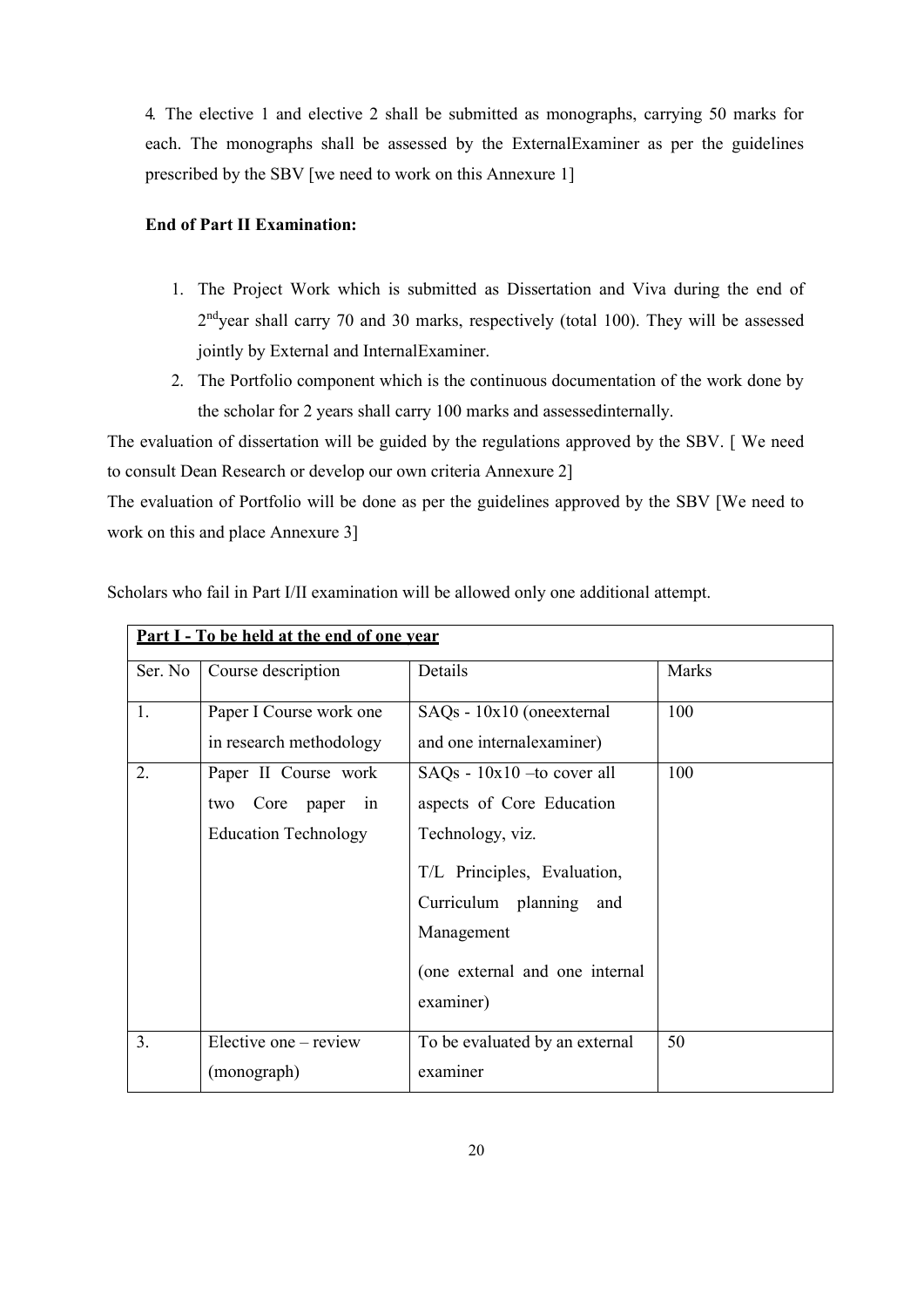| 4. | Elective two – review                          | To be evaluated by an external 50 |     |
|----|------------------------------------------------|-----------------------------------|-----|
|    |                                                | examiner                          |     |
|    | (monograph)                                    |                                   |     |
|    | Part II - To be held at the end of second year |                                   |     |
| 5. | E-portfolio to cover full                      | (Teachingand)<br>Learning         | 100 |
|    | two year period                                | evaluation<br>portfolio)<br>by    |     |
|    |                                                | internalexaminer                  |     |
|    |                                                |                                   |     |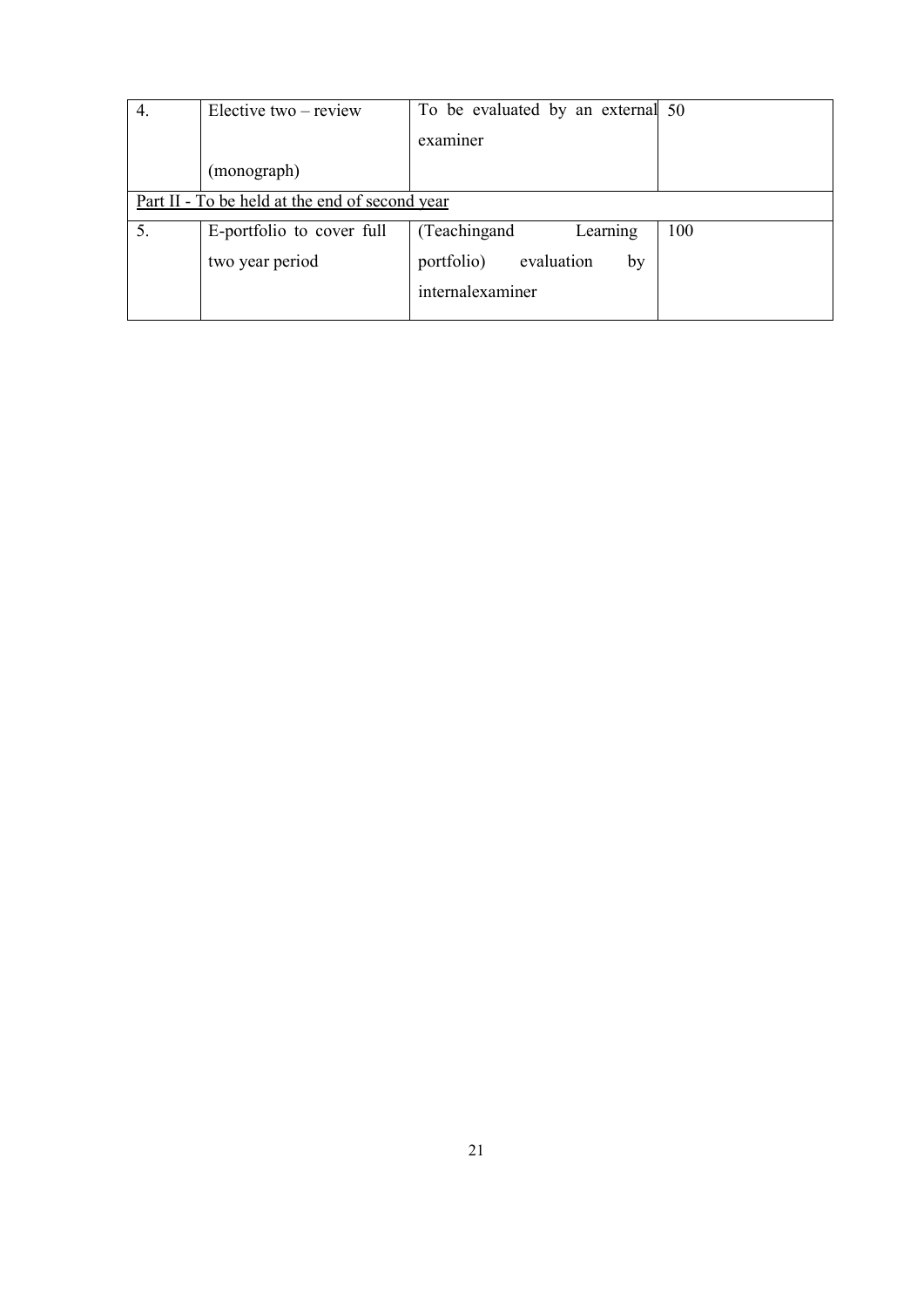| 6.  | Project to be submitted                                             | One internal and one external                                          | 100                   |
|-----|---------------------------------------------------------------------|------------------------------------------------------------------------|-----------------------|
|     | as a dissertation plus                                              | examiner                                                               | (Project- 70 & Viva - |
|     | project viva voce                                                   |                                                                        | <b>30</b> )           |
|     | Total marks                                                         |                                                                        | 500                   |
|     |                                                                     | 250 marks (Theory 50+50, plus e-portfolio – 100 plus + project – 50) = | Internal Examiner     |
| 250 |                                                                     | 250                                                                    |                       |
|     | 250 marks (Theory 50+50, plus monographs $50+50$ plus project -50)= | External Examiner                                                      |                       |
| 250 |                                                                     | 250                                                                    |                       |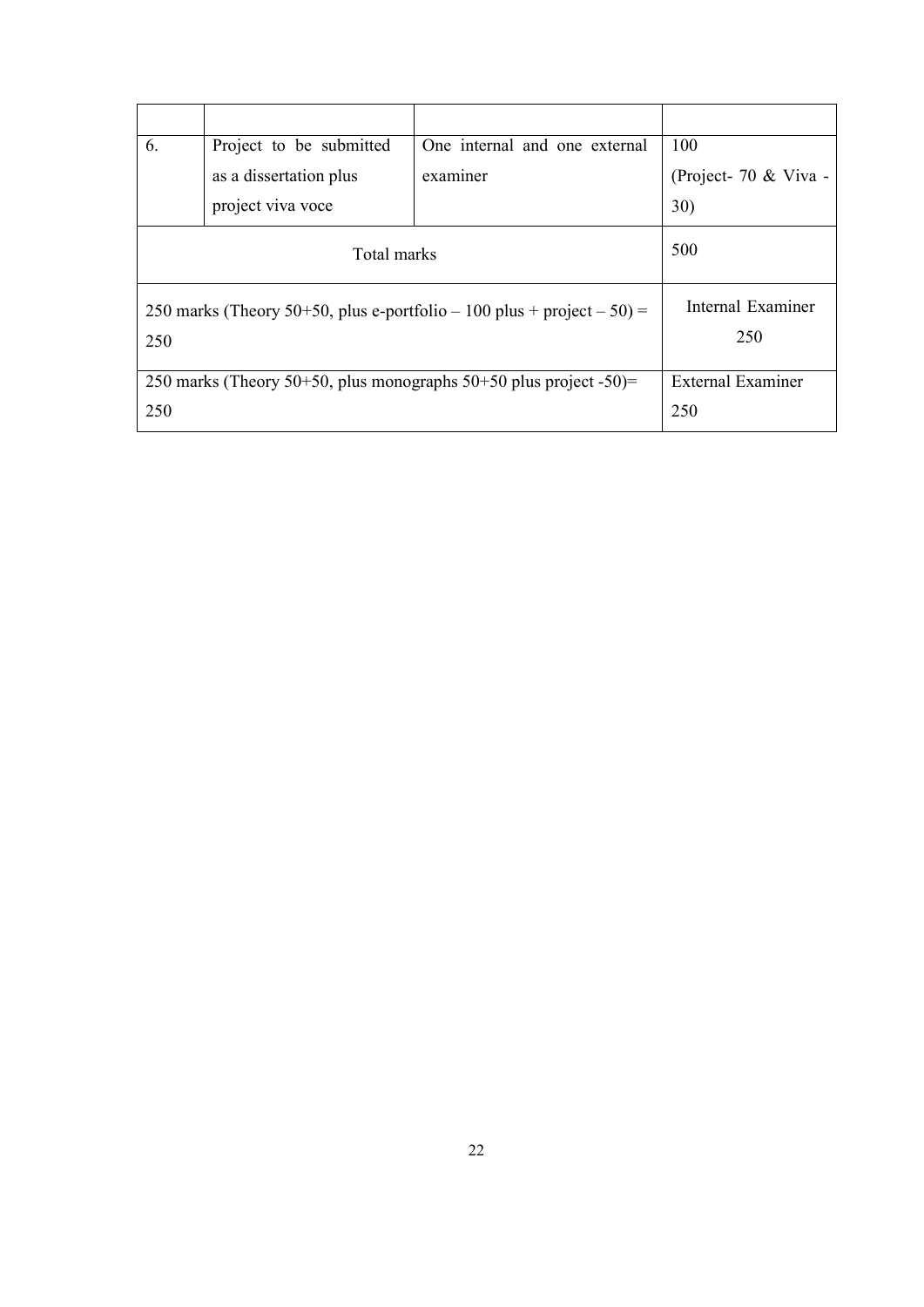#### **Guidelines for the Paper Setters, Examiners and Candidates**

#### **Paper I - Core Paper Research Methodology 100 Marks – ThreeHours**

The Paper on Research Methodology for M Phil in HPE shall focus more on Qualitative Research and Educational Research.

The questions will be set to assess the concepts and their practical application rather than facts and figures.

# **Specimen Question Paper for M. Phil. Program Paper I Core Paper Research Methodology**

Marks=100 Duration: ThreeHours

- 3. Enumerate the steps involved in the research process, by citing an example from your field.
- 4. Discuss the differences between clinical research and educational research as applied to your chosen discipline by citing anexample.
- 5. Some of your junior colleagues in the department introduced a new innovative method of teaching for a fresh batch of students. Unfortunately, there were a large number of failures. Write down any two research questions to address this investigation. Outline the methods you propose to tackle thesequestions.
- 6. Cite examples of research studies where you recommend a) QuestionnaireSurvey, b) Likert's Scale, and c) both combined together.
- 7. Describe the process of qualitative analysis ofdata.
- 8. Explain any one of the probabilistic distributions and its application in yourspecialty.
- 9. Explain the term "P" value and itsimportance.
- 10. Differentiate between Standard Deviation and Standard Error of Measurement and describe the utility ofeach.
- 11. Enumerate the universal principles of ethics. Cite an example to show how various universal principle could conflict in research.
- 12. Describe the differences between qualitative and quantitative research. How can they complement eachother?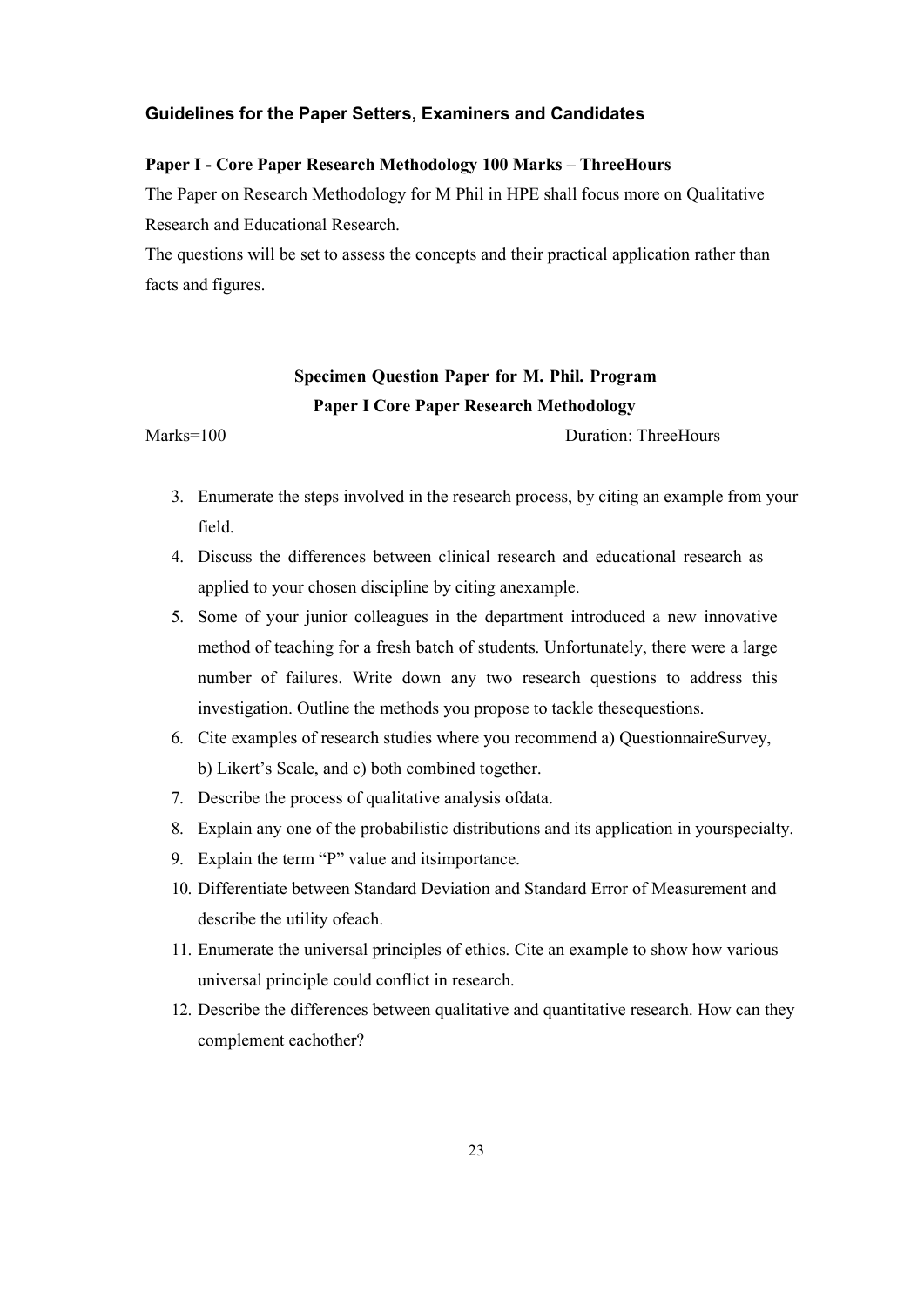# **Guidelines for the Paper Setters, Examiners and Candidates**

# **Paper II - Core Paper Educational Technology - 100 Marks (Three Hours)**

- 1. The Question Paper carries 100 marks. There shall be ten (10) short essays withten (10) marks each
- 2. The questions shall be based on the core competencies of teachers related to the followingaspects:
	- Application of Systems approach in education
	- Handling large classes, Interactive Methods of teachinglearning
	- Handling small groups groupdynamics
	- Principles of adultlearning
	- Curriculum planning including lessonplanning
	- Developing educationalresources
	- Making rational use of media and informationtechnology
	- Teaching and mentoringskills
	- Skills of giving and receiving feedback, reflectivepractice
	- Developing AssessmentStrategies
	- Exploring the role of e-learning, open learning, and blendedlearning
	- Educational management including leadership
- 3. The scholars are expected to demonstrate application of knowledge rather than facts. While answering the questions, attempts should be made to cite real or simulated examples from the workplaces. Flow charts, boxes and tables can be used as value additions to enrich theanswers.

# **Specimen Question Paper**

# **Paper II - Core Paper on Education Technology – 100 Marks; Three Hours All Questions are compulsory; Each Question carries 10 marks**

1. Systems approach has made tremendous impact in manufacturing industries. Explain how it can be applied to the education system identifying inputs, process, output and the feedback loop. Give an example to show how you can bring about efficiency and effectiveness in your proposedsystem.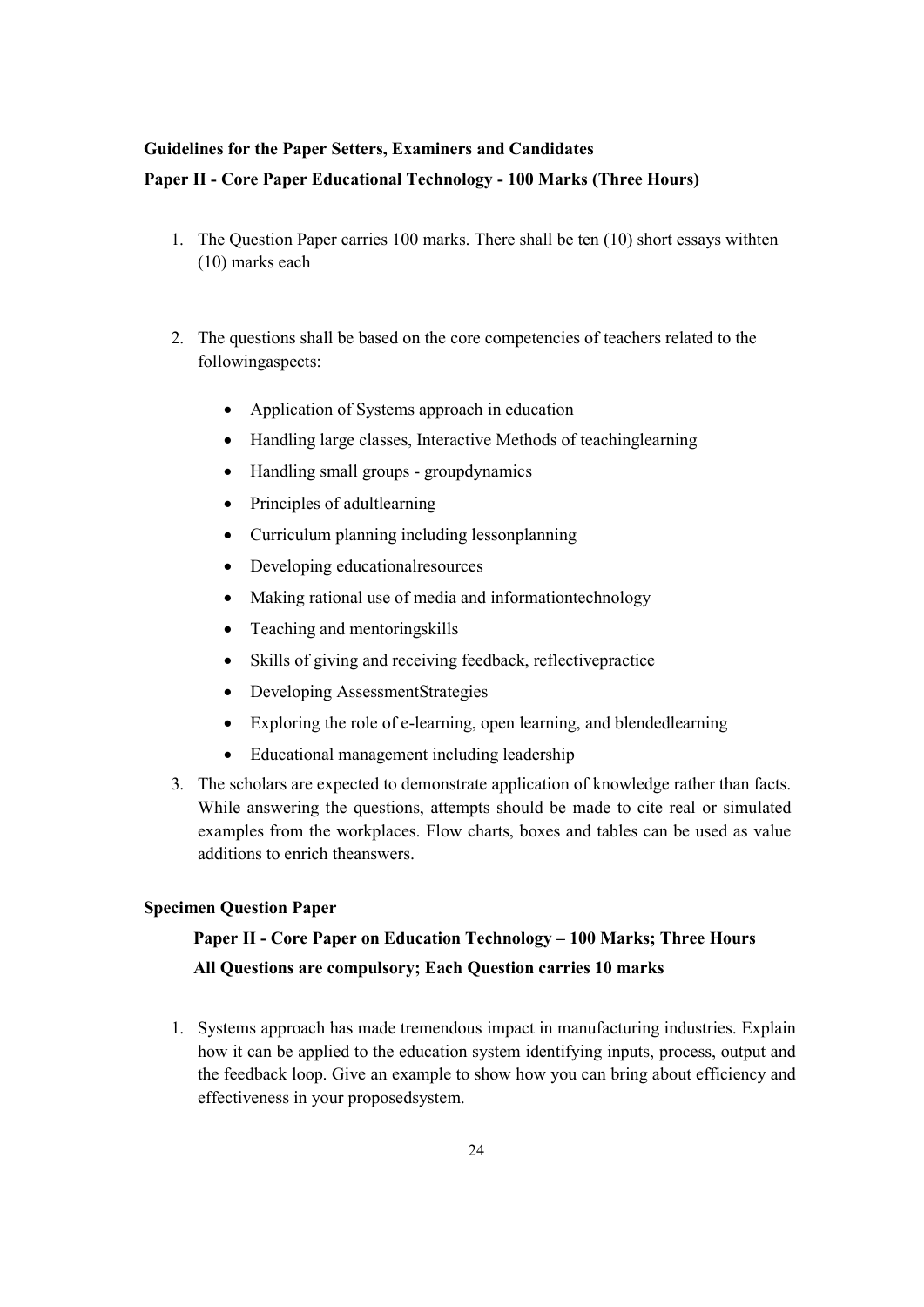- 2. What is group dynamics? Describe the stages of formation of a group in a class room context. Discuss the role played by the leader in achieving best performance. Give some practical tips to the Department of Community Medicine who are likely to send their students on field posting.
- 3. A newly joined teacher who has not received any training in teaching consults you with her concern for handling a large class room, mischievous students and vast content to be taught in a tight schedule. Explain your line of suggestions keeping in mind the best practices of teaching and principles behind thesepractices.
- 4. In what manner the media play a key role in enhancing learning, especially ina setting of diverse type of learners? How do you go about in selecting most appropriate media? Write a future scenario of use of media in your teaching profession.
- 5. If you are appointed as a Vice Chancellor of a newly established Health Sciences University , how will you go about in bringing about curriculum change in your university? If the University is 30 years old, will your strategy be same? If not, how does itdiffer?
- 6. Discuss the differences between formative and summative assessment with reference to a) Purpose of assessment, b) Frequency c) Tools employed; Suggest any TWO measures to improve existing practice of Formative AND Summativeassessment
- 7. What is the importance of doing Item Analysis? What are the three important parameters of item analysis? With the help of example, show how are they computed. Again with examples, interpret the values which you havegot.
- 8. What is competency based medical education (CBME)? How is it different from conventional curriculum. Outline the steps involved in designing and implementing CBME (or dental/nursing) in your context. What difficulties do you anticipate and how do you plan to overcome them?
- 9. Explain the terms: Pedagogy, Andragogy and Heutagogy. Critically examine the course you are teaching (or learning) and explain where do you stand in this continuum? What do you recommendfurther?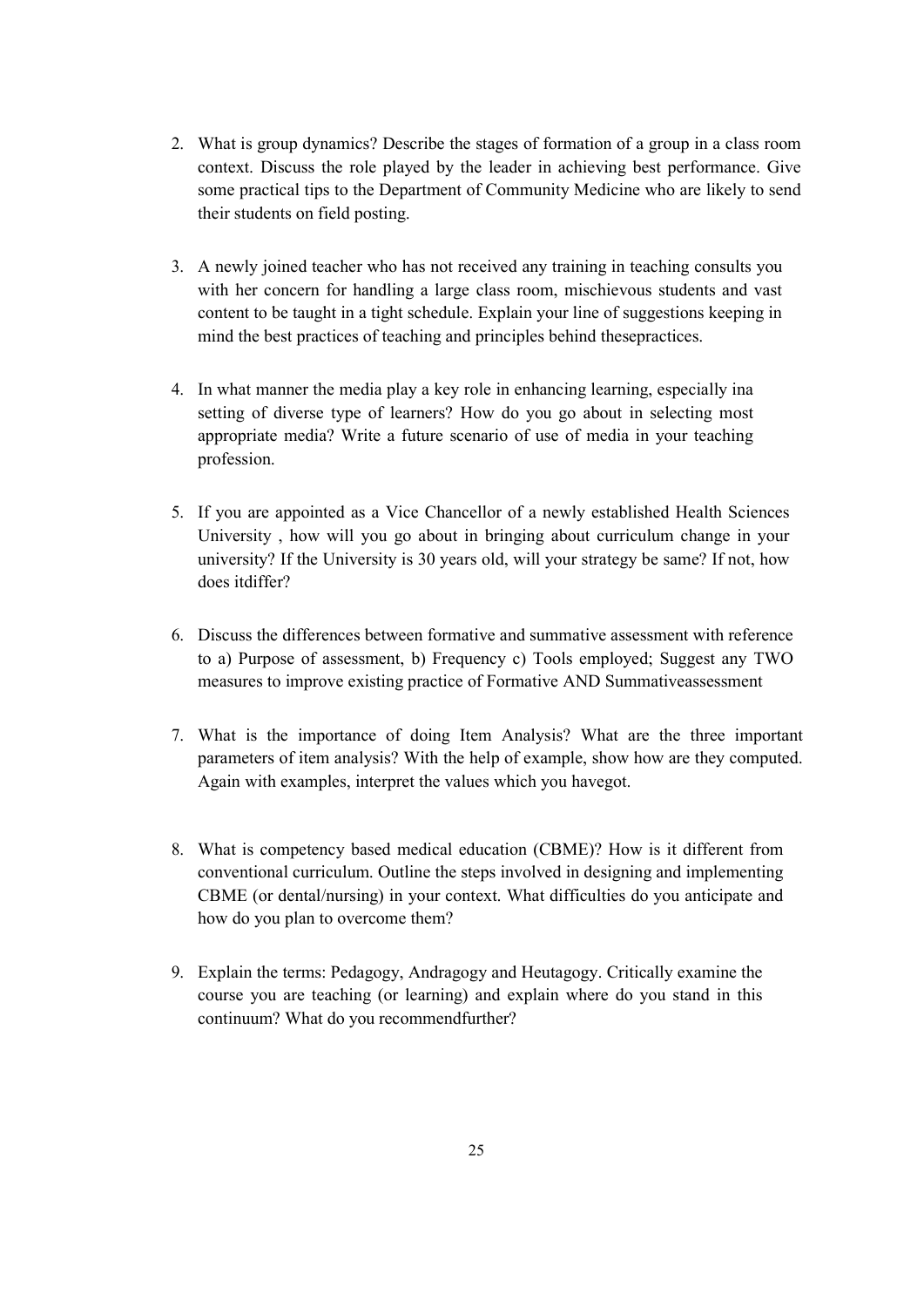10. What are the challenges involved in bringing about changes in an organization? With the help of examples, show how can you bring about changes? How do you determine if the changes have reallyoccurred?

#### **Guidelines for assessing the Portfolio:**

Marks of Final Examination for each course are converted in to Letter Grades and corresponding Grade Points are arrived, course-wise. Further by multiplying 'Credits' x 'Grade Points', Credit Points are computed for each course. By summing up Credit Points for all courses and dividing by total number of Credits, Cumulative Grade Point Average (CGPA) is arrived as per UGC norms. Calculation of CGPA Example

| <b>Marks obtained</b> | Equivalent grade letter | Grade descriptor | Grade point |
|-----------------------|-------------------------|------------------|-------------|
| by candidate          | (b)                     | (c)              | (d)         |
| (a)                   |                         |                  |             |
| 85 % and above        | $\Omega +$              | Outstanding      | 10          |
| 75-84                 | O                       | Excellent        | 9           |
| 65-74                 | $A+$                    | Very good        | 8           |
| 60-64                 | A                       | Good             |             |
| 55-59                 | $B+$                    | Above average    | 6           |
| 50-54                 | B                       | Average pass     | 5           |
| 40-49                 | $\overline{C}$          | Conditional pass | 4           |
| 39 and below          | F                       | Reappear         |             |

**Example of calculation:** 

| Course | <b>Marks</b> | Grade  | Grade | <b>Creditfor</b> | <b>Credit</b>     |
|--------|--------------|--------|-------|------------------|-------------------|
|        | obtained     | letter | point | thecourse        | point             |
|        | 55           | $B+$   | 6     |                  | $6 \times 6 = 36$ |
|        | 52           | B      | 5     |                  | $6x5=30$          |
|        | 68           | $A+$   | 8     |                  | $6 \times 8 = 48$ |
|        | 72           | $A+$   | 8     |                  | $6 \times 8 = 48$ |
| 5      | 50           | B      | 5     |                  | $5 x 2 = 10$      |
|        | 80           |        | Iq    |                  | $9 \times 2 = 18$ |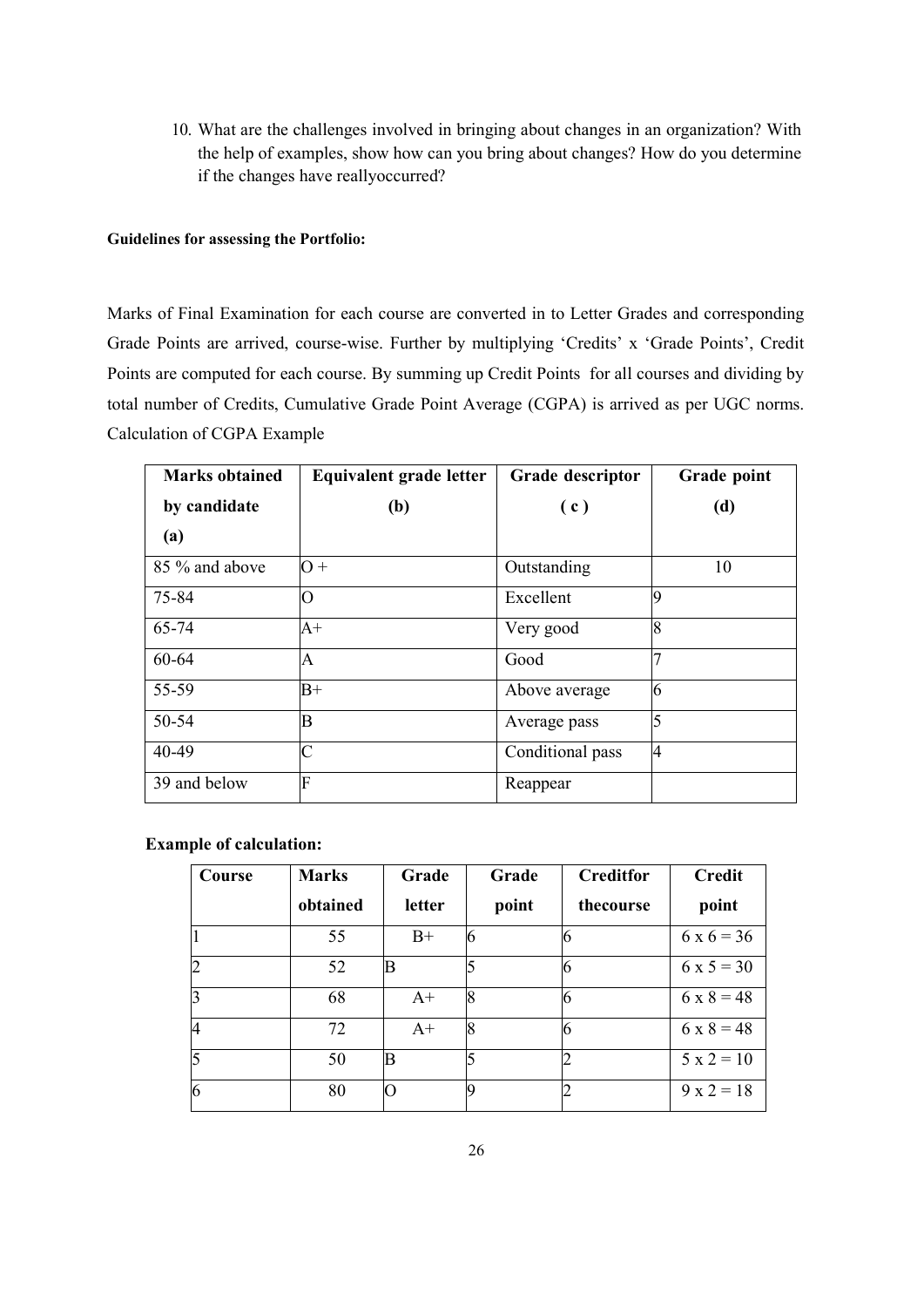|  |  | $- + -$<br>ັບທະ | ⋍<br>ີ<br>-<br>- - | ، ۱<br>╰ |
|--|--|-----------------|--------------------|----------|
|--|--|-----------------|--------------------|----------|

Total credit assigned for the program = 28; Sum of all the credit points obtained by the candidate = 190; CGPA = Total credit points for the whole year = 190; CGPA =  $190/28 = 6.79$ 

# **Pass Marks:**

- 1. Candidate should secure not less than 40% in any theory paper and overall 50% in Total theorymarks.
- 2. Not less than 50% in other parts of theexamination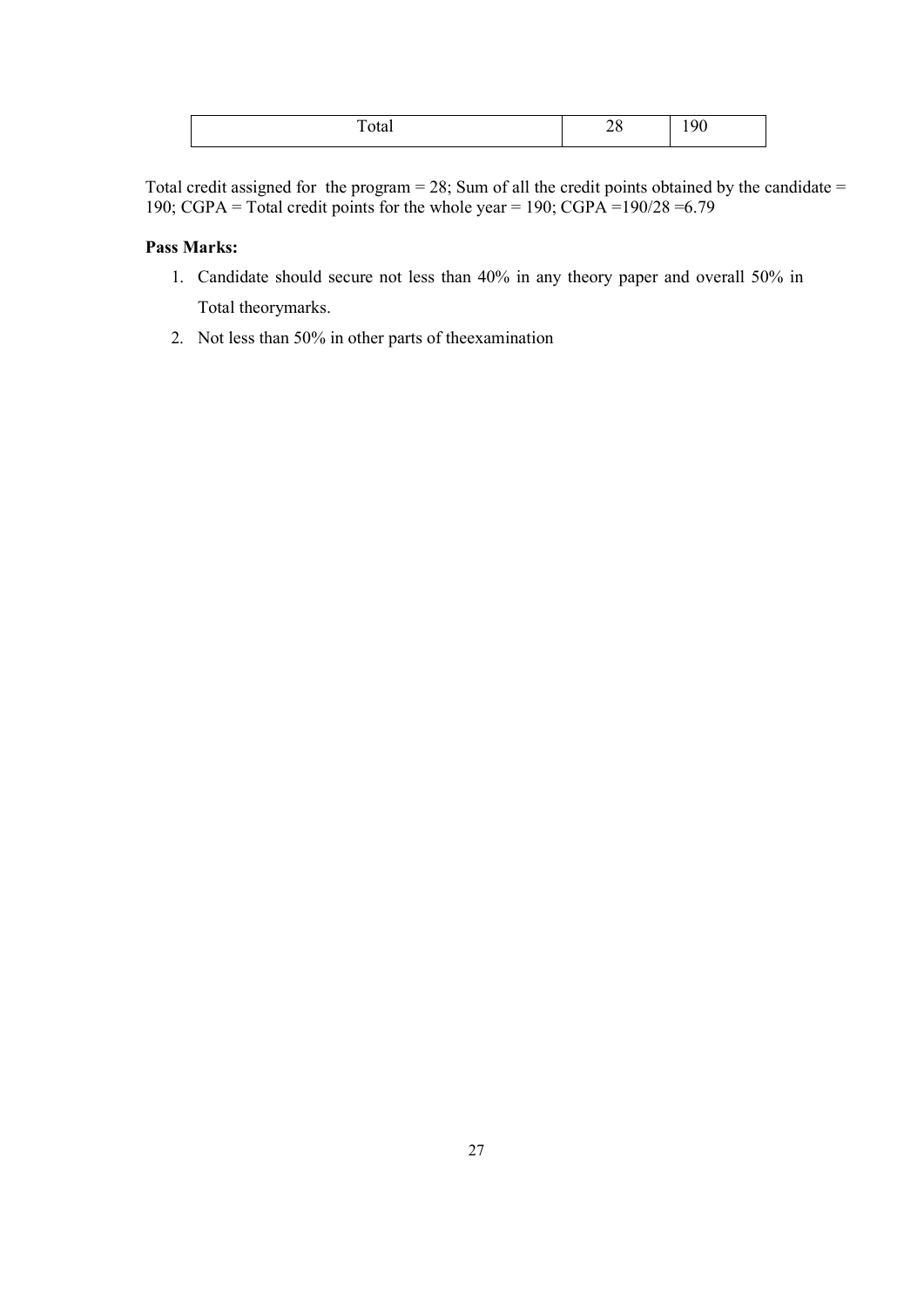#### LIST OF RECOMMENDED BOOKS

- 1. A Practical Guide for Medical Teachers. Dent JA & Harden, RM (3rdEd). Churchill Living Stone, Elsevier,2009
- 2. ABC of Learning and Teaching in Medicine  $2<sup>nd</sup>$ ed. Cantillon & Wood, 2010
- 3. Assessment in Medical Education: Trends and Tools.Sood R, Paul VK, Mittal S, Adkoli BV, Sahni, P, Kharbanda OP, Verma, K., Nayar U.(eds). New Delhi: KL Wig CMET, AIIMS,1995.
- 4. Basic Methods of Medical Research. Indrayan A (1<sup>st</sup>Ed), 2006
- 5. Communication Skills in Clinical Practice. Sethuraman KR (1<sup>st</sup>Ed) Jaypee Brothers, 2001
- 6. Educational Handbook for Health Personnel. Guilbert JJ ( $6<sup>th</sup>Ed$ ). WHO, 1987
- 7. How to read a paper GreenHalgh T,2000
- 8. Medical Education Principles and Practice. N. Ananthakrishnan, K.R. Sethuraman, Santhosh Kumar (Ed) (2<sup>nd</sup>Ed). Alumni Association of NTTC, JIPMER, 2000
- 9. Medicine PG Dissertations Step by Step Approach. Ananthakrishnan N. United India Periodicals Pvt Ltd.2013
- 10. Objective Structured Clinical Examination. Sethuraman KR (2<sup>nd</sup>Ed). JaypeeBrothers, 1999
- 11. Principles of Assessment in Medical Education. T. Singh &Anshu (Ed)  $(1<sup>st</sup>Ed)$ . Jaypee Brothers,2012
- 12. Principles of Medical Education. T. Singh, P. Gupta, D. Singh. Jaypee Brothers,2013
- 13. Teaching for Better Learning: A Guide for Teacher of Primary Health Care Staff. Abbat FR. WHO,1992
- 14. Teaching Made Easy. Kay Mohanna, E. Cottrell, David Wall and Ruth Chambers, (3rdEdn). Redcliffe Publishing Ltd.2011
- 15. Text Book of Communication and Education Technology for Nurses. Neeraja KP  $(1<sup>st</sup>Ed)$ . Jaypee Brothers, 2011
- 16. The Art of Teaching Medical Students. Bhuiyan PS, Rege N, Supe AN (eds)( $3<sup>rd</sup>$ ed). Elsevier, 2015
- 17. Understanding Medical Education Evidence, theory and practice. Ed. Tim Swanwick Wiley – Blackwell (ASME),2010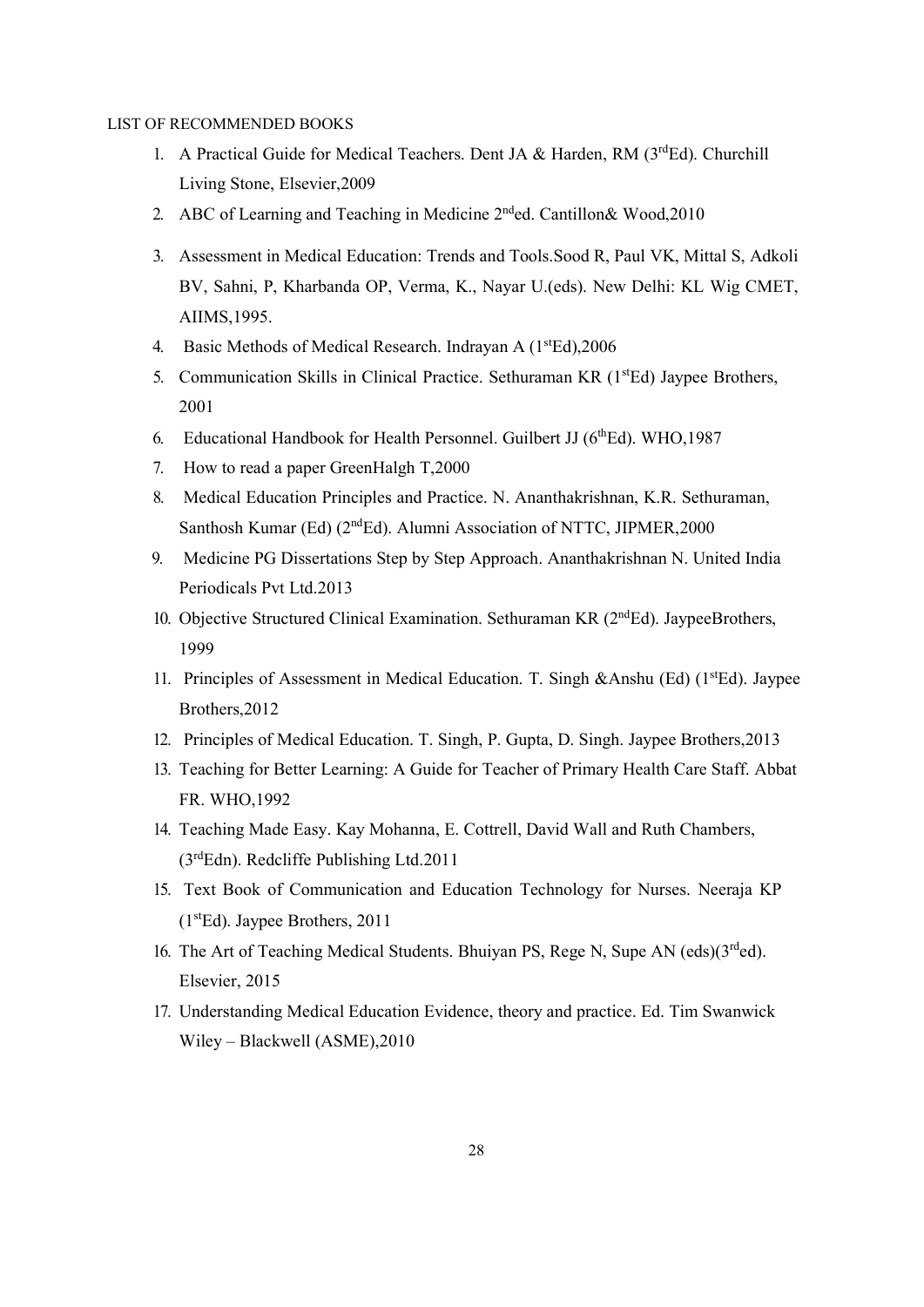- 18. What is not taught in Medical Colleges. Shekar KS &Srinivas DK. Prasaranga, RGUHS, Bangalore,2011 **LIST OF RECOMMENDED JOURNALS**
- 1. AcademicMedicine Publisher: Wolters / Lippincott Editor-in-chief: Steven L. Kanter Restricted Access
- 2. Advances in Health Sciences Education: Theory and Practice Publisher:Springer Editor-in-chief: Geoffrey R. Norman Restricted Access
- 3. BMC Medical Education Publisher: Biomed Central Series Editor: JigishaPatel OpenAccess
- 4. Education for Health: Change in learning & practice Publisher: The Network: Towards Unity for Health Co-Editor-in-chief: MichaelGlasser

Open Access

5. International Journal of Medical Education

Publisher: IJME

Editor-in-chief: Mohsen Tavakol

Open Access

6. Journal of Advances in Medical Education and Practice Publisher: Dove Medical PressLtd Editor-in-chief: AnwarulAzimMajumder

Open Access

7. Journal of continuing Education in the Health Professions (JCEHP)

Publisher: Wiley

Editor: Paul Mazmanian

Fee Based

8. Medical Education Publisher:Wiley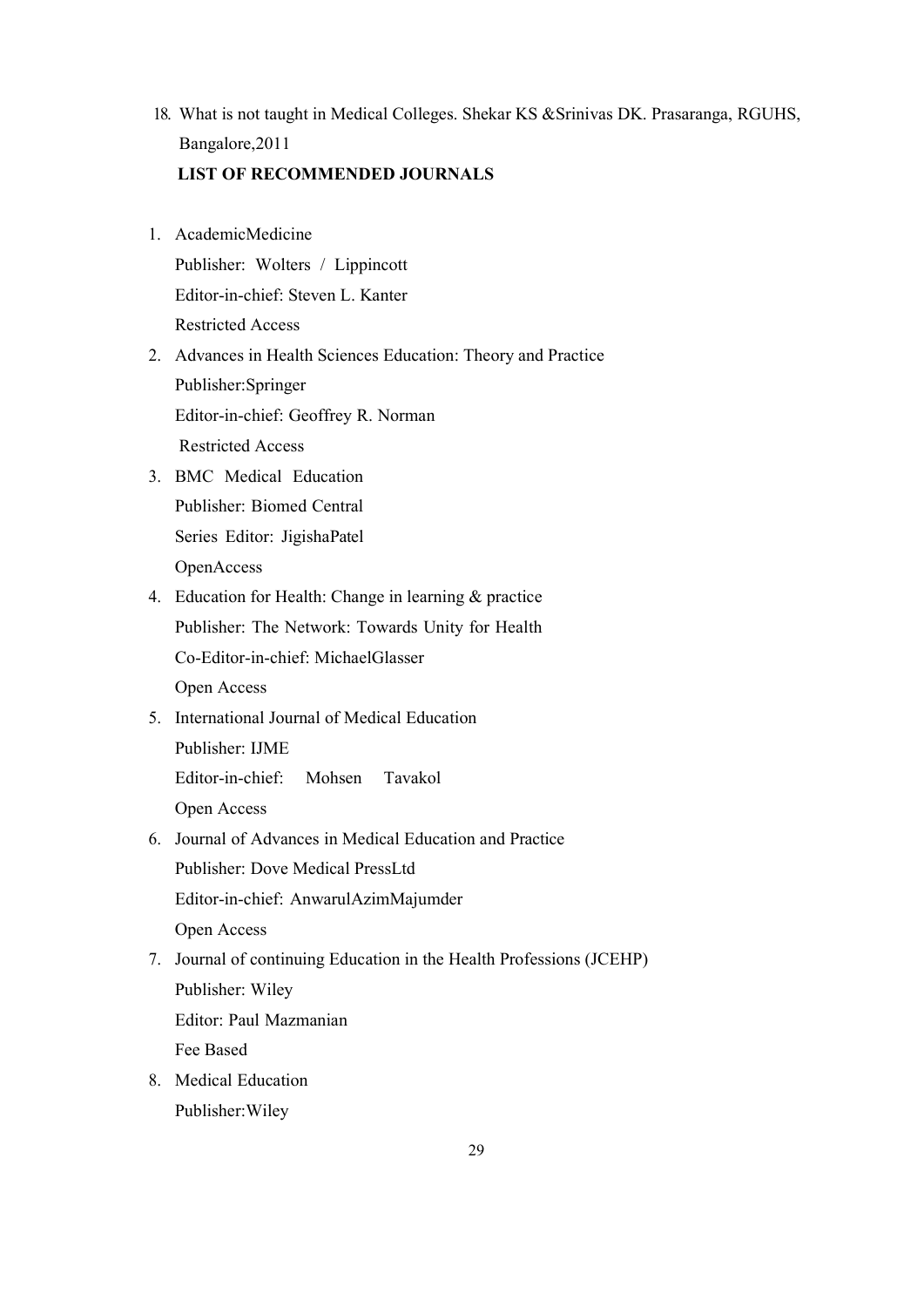Editor: Kevin W. Eva Fee based

- 9. Medical EducationOnline Publisher: Medical Education Online Editors: David J Solomon, Ann Frye, Brian Mavis Open Access
- 10. MedicalTeacher Publisher: Informa Healthcare Editor: R. M. Harden Fee Based
- 11. Teaching and Learning in Medicine Publisher: Taylor and Francis / Routledge Editor-in-chief: Jerry A.Colliver Fee based
- 12. The ClinicalTeacher Publisher: Wiley on behalf of ASME Editor: Steve Trumble Fee Based
- 13. National Medical Journal of India Publisher: NMJI

Editor: www. nmji.in

Free Access

- 14. Th[e Journa](http://www/)l of South East Asian Medical Education(SEARAME)
- 15. Indian Journal of MedicalEthics
- 16. SBV Journal of Basic, Clinical and Applied Health Sciences Free Access, Google Indexed 17
- 17. Annals of SBV Google Indexed